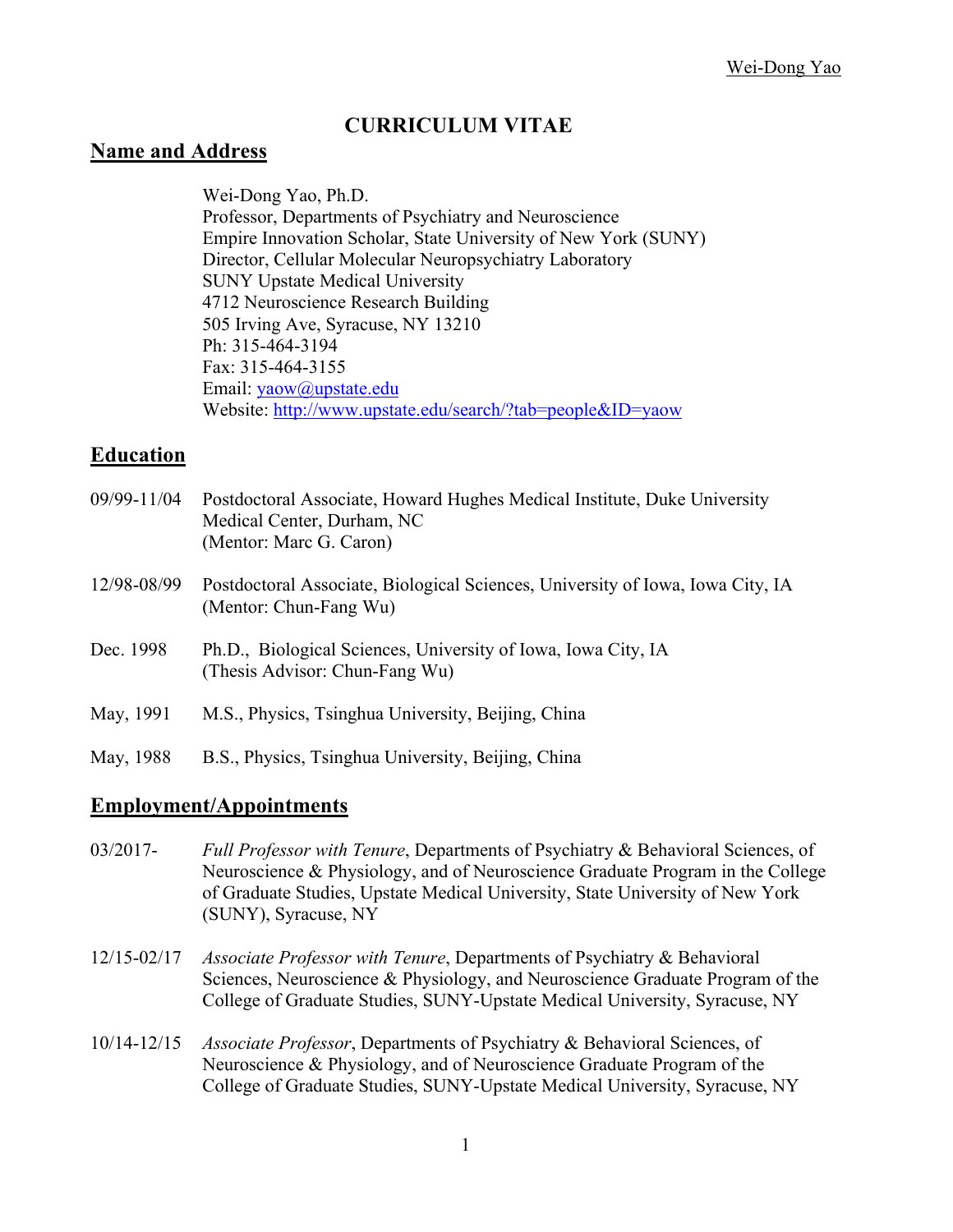| 10/2014-        | <i>Empire Innovation Scholar, State University of New York (SUNY)</i>                                                                                                             |
|-----------------|-----------------------------------------------------------------------------------------------------------------------------------------------------------------------------------|
| 10/2014-        | Director, Cellular Molecular Neuropsychiatry Laboratory, SUNY-Upstate Medical<br>University, Syracuse, NY                                                                         |
| 10/14-09/16     | Visiting Associate Professor, Department of Psychiatry, Beth Israel Deaconess<br>Medical Center, Harvard Medical School, Boston, MA                                               |
| 12/04-09/14     | Assistant Professor of Psychiatry, Department of Psychiatry, Harvard Medical<br>School, Boston, MA.                                                                               |
| 12/04-09/14     | Head, Molecular Cellular Neuroscience Laboratory, New England National<br>Primate Research Center, Harvard University, Southborough, MA                                           |
| $02/07 - 09/14$ | <i>Adjunct graduate faculty</i> , Neuroscience and Behavioral Program, University of<br>Massachusetts, Amherst, MA                                                                |
| 09/05-09/14     | Adjunct faculty, Neuroscience and Behavioral Program, University of<br>Massachusetts, Amherst, MA                                                                                 |
| 09/92-12/98     | Graduate Research Assistant (Ph.D. candidate, Mentor Chun-Fang Wu),<br>Department of Biological Sciences, University of Iowa, Iowa City, IA                                       |
| 1991-92         | Graduate Research Assistant (Mentor: Nanming Zhao), Department of Biological<br>Science and Technology, National Biotechnology Laboratory, Tsinghua<br>University, Beijing, China |
| 1988-91         | Graduate Research Assistant, Department of Physics, Tsinghua University,<br>Beijing, China                                                                                        |

# **Grants**

Current:

| 08/2021-07/2022 | "CYLD in Synapse Pruning and Pathogenesis of FTD"<br>NIH R56NS122351<br>PI: Wei-Dong Yao<br>\$682,211 total award     |
|-----------------|-----------------------------------------------------------------------------------------------------------------------|
| 09/2021-10/2023 | "Exploring the Pathogenicity of CYLD Variants in FTD"<br>NIH R21NS125845<br>PI: Wei-Dong Yao<br>\$463,750 total award |
| 03/2015-02/2022 | "Nonproteolytic Polyubiquitin Chains at the Synapse"<br>NIH R01MH106489                                               |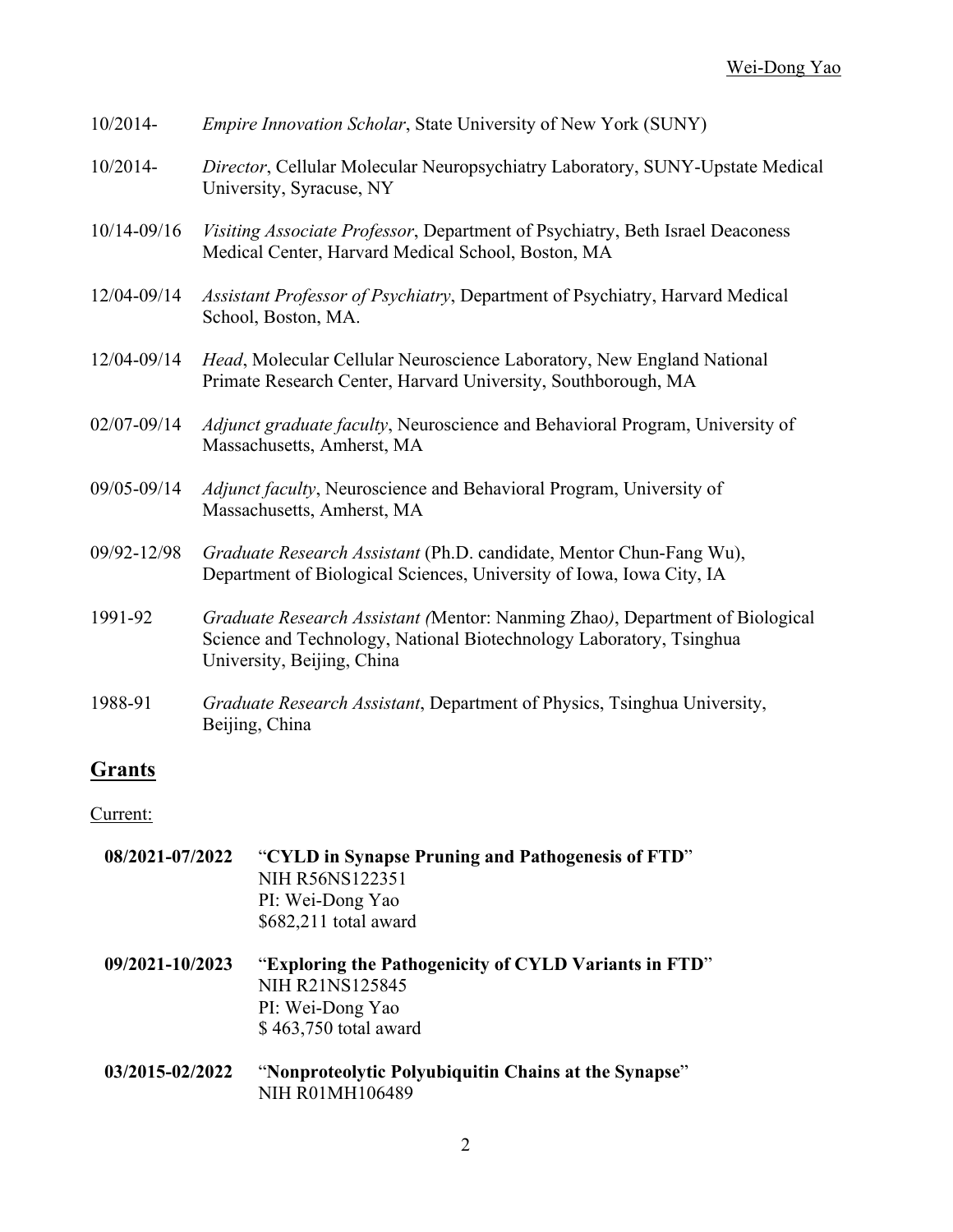PI: Wei-Dong Yao \$2,187,500 total award

**04/2016-12/2022 "Prefrontal AMPA receptors in FTD Pathogenesis"** NIH R01NS093097 PIs: Wei-Dong Yao (contact PI); Fen-Biao Gao \$2,467,211 total award **06/2019-05/2022** "**Prefrontal cellular and circuitry mechanisms in a mouse model of C9ORF72-associated frontotemporal dementia**" NIH F31 NS108579-01A1 PI: Hannah Phillips; Sponsor: Wei-Dong Yao \$80,850 total award **11/2020-10/2023** "**Understanding CNS Excitatory/Inhibitory Balance and the Sexually Dimorphic Role of System xc-**" NIH F32NS121010 PI: Carla Frare, Wei-Dong Yao (Co-Sponsor) \$124,355 total award **Unrestricted Faculty Fund transferred from Harvard University** \$150,000 Completed: **09/2015-08/2020 "**Neurodevelopmental Phenotypes in MLL Mutant Mice" NIH R01MH104341 PI: Schahram Akbarian, Mount Sinai School of Medicine Subcontract PI: Wei-Dong Yao, SUNY-Upstate \$ 2,127,140.00 total award \$545,923 (5 yrs) subaward to Yao, Wei-Dong **10/2014-07/2017 SUNY Empire Innovation Program** PI: Wei-Dong Yao (SUNY Empire Scholar) \$500,000.00 award **06/2011-03/2018 "Dopaminergic Enabling of Synaptic Plasticity in Prefrontal Circuits"** NIH R01DA032283 PI: Wei-Dong Yao \$1,736,000.00 total award **2015 SUNY Upstate Department of Psychiatry Research Division Fund** PI: Wei-Dong Yao \$10,000.00, 1 yr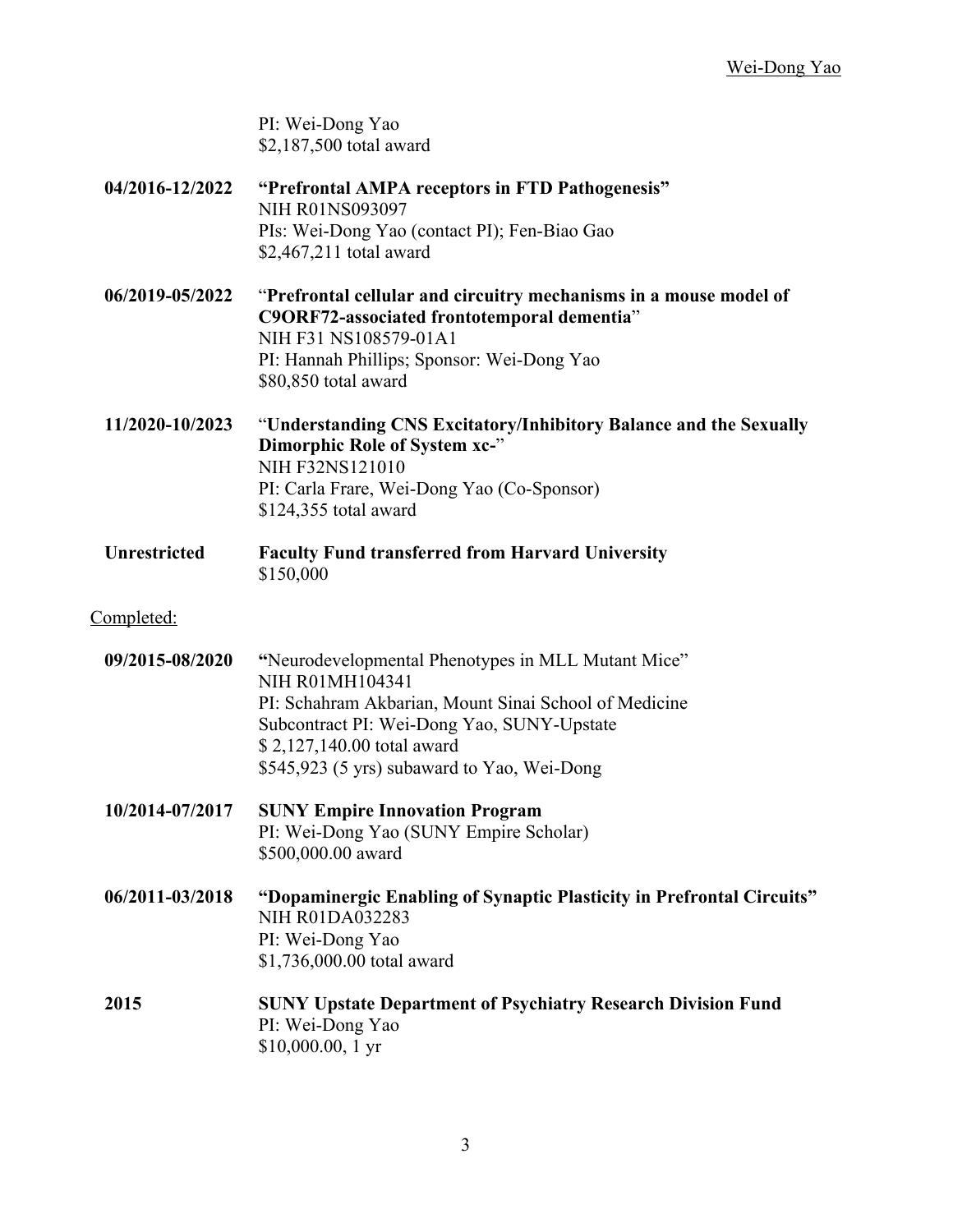| 2007-12 | "Molecular and Genetic Adaptations Associated with Compulsive<br><b>Cocaine Intake"</b><br>PI: Wei-Dong Yao<br>NIH/NIDA R01DA021420<br>\$1,544,693 total award                                                                                                                                                                                                                   |
|---------|----------------------------------------------------------------------------------------------------------------------------------------------------------------------------------------------------------------------------------------------------------------------------------------------------------------------------------------------------------------------------------|
| 2010-11 | "Confocal Microscope at NEPRC"<br>PI: Wei-Dong Yao<br><b>NIH S10RR026761</b><br>\$437,882 total award (direct cost)<br>The goal of this NCRR S10 grant proposal is to acquire a new state-of-the-art<br>laser-scanning confocal microscope (Leica TCS SP5 AOBS 405UV Spectral<br>Confocal Microscope) to support research at the New England Primate<br>Research Center (NEPRC). |
| 2008-11 | "PSD-95 in Striatal Neuronal Vulnerability"<br>PI: Wei-Dong Yao<br>NIH R21NS057311<br>\$417,485 total award                                                                                                                                                                                                                                                                      |
| 2007-08 | "Methamphetamine Effects via Trace Amine Associated Receptor 1"<br>PI: Gregory M. Miller; Co-I: Yao<br>NIH R21DA022323<br>\$417,485 total award                                                                                                                                                                                                                                  |
| 2007-08 | "Role of the Postsynaptic Scaffold PSD-95 in Neuroprotection"<br>PI: Wei-Dong Yao<br>Milton Fund of Harvard University for Career Development<br>\$35,000 total award (direct cost)                                                                                                                                                                                              |
| 2004-07 | Harvard Medical School (new faculty start-up)<br>PI: Wei-Dong Yao<br>\$500,000.00                                                                                                                                                                                                                                                                                                |
| 2004-06 | "Expression Profiling, Molecular Characterization, and Genetic Analysis<br>of Brain Circuits Involved in Schizophrenia Using Mouse Models"<br>PI: Wei-Dong Yao<br><b>NARSAD Young Investigator Award</b><br>\$60,000 total award (direct cost)                                                                                                                                   |
| 2005-14 | "New England National Primate Research Center Base Grant"<br>NIH P51RR00168; PI: Jeffery S. Flier; Harvard Medical School<br>$\sim$ \$120,000,000 total annual award (direct cost)                                                                                                                                                                                               |
| 2006-09 | <b>Funded Subprojects (from NIH RePORTER):</b><br>"Dopamine-glutamate interaction in the postsynaptic density"                                                                                                                                                                                                                                                                   |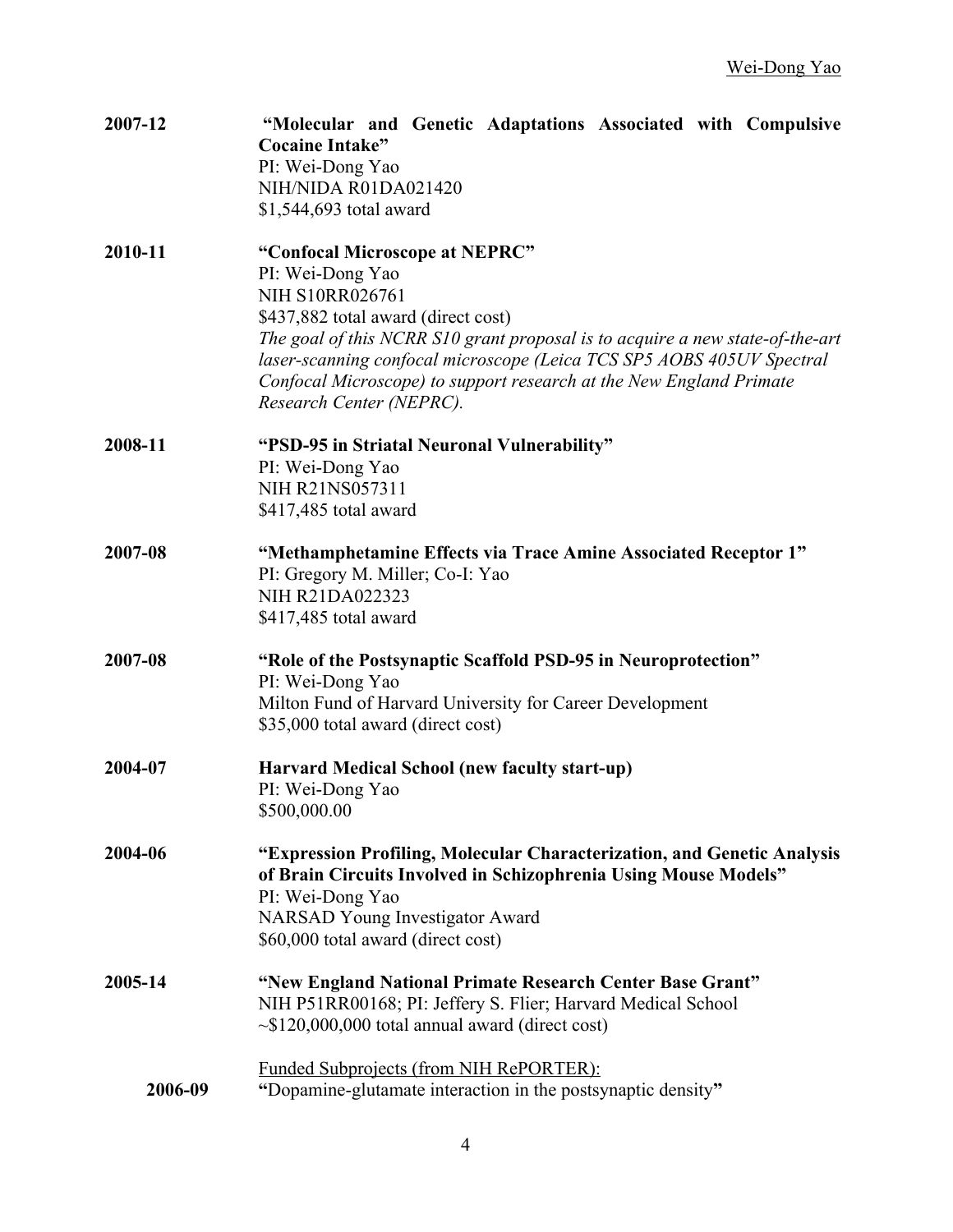|         | Project PI: Wei-Dong Yao, NIH P51RR00168-45 to -48 (Parent)               |
|---------|---------------------------------------------------------------------------|
|         | \$56,786 (direct cost)                                                    |
| 2006-09 | "PSD-95 in striatal neuronal vulnerability"                               |
|         | Project PI: Wei-Dong Yao, NIH P51RR00168-45 to -48 (Parent)               |
|         | \$56,813 (direct cost)                                                    |
| 2007-09 | "Altered NMDA receptor-mediated transmission in PSD-95 deficient mice"    |
|         | Project PI: Wei-Dong Yao, NIH P51RR00168-46 to -48 (Parent)               |
|         | \$28,820 (direct cost)                                                    |
| 2007-11 | "PSD-95 regulation of dopamine receptor signaling"                        |
|         | Project PI: Wei-Dong Yao, NIH P51RR00168-46 to -50 (Parent)               |
|         | \$60,625 (direct cost)                                                    |
| 2008-09 | "Hyperdopaminergic tone erodes long-term potentiation in the prefrontal   |
|         | cortex"                                                                   |
|         | Project PI: Wei-Dong Yao, NIH P51RR00168-47 to -48 (Parent)               |
|         | \$23,535 (direct cost)                                                    |
| 2008-11 | "Molecular and genetic adaptations associated with compulsive cocaine     |
|         | intake"                                                                   |
|         | Project PI: Wei-Dong Yao, NIH P51RR00168-47 to -50 (Parent)               |
|         | \$55,340 (direct cost)                                                    |
| 2009-11 | "RNAi-based gene silencing in nonhuman primates"                          |
|         | Project PI: Wei-Dong Yao, NIH P51RR00168-48 to -50 (Parent)               |
|         | \$44,526 (direct cost)                                                    |
| 2009-11 | "Dopaminergic modulation of synaptic plasticity in the prefrontal cortex" |
|         | Project PI: Wei-Dong Yao, NIH P51RR00168-48 to -50 (Parent)               |
|         | \$44,526 (direct cost)                                                    |
| 2010-11 | "Function and plasticity of prefrontal local circuits"                    |
|         | Project PI: Wei-Dong Yao                                                  |
|         | NIH P51RR00168-49 to -50 (Parent)                                         |
|         | \$31,805 (direct cost)                                                    |
| 2010-11 | "Novel PSD mechanisms regulating synaptic development, function, and      |
|         | plasticity"                                                               |
|         | Project PI: Wei-Dong Yao, NIH P51RR00168-49 to -50 (Parent)               |
|         | \$31,805 (direct cost)                                                    |

#### *Training Grants Participation*

**2005-14 NIH/NINDS T32NS007490** "Predoctoral Training in Neuroscience and Behavior" *The goal of this grant is to support for an interdisciplinary predoctoral training program in Neuroscience and Behavior at the University of Massachusetts Amherst.* **2010-14 NIH/NCRR T32RR007000** "Research Training in Veterinary & Comparative Pathology"

> *The goal of this grant is to provide advanced training to veterinarians for careers in biomedical research at NEPRC.*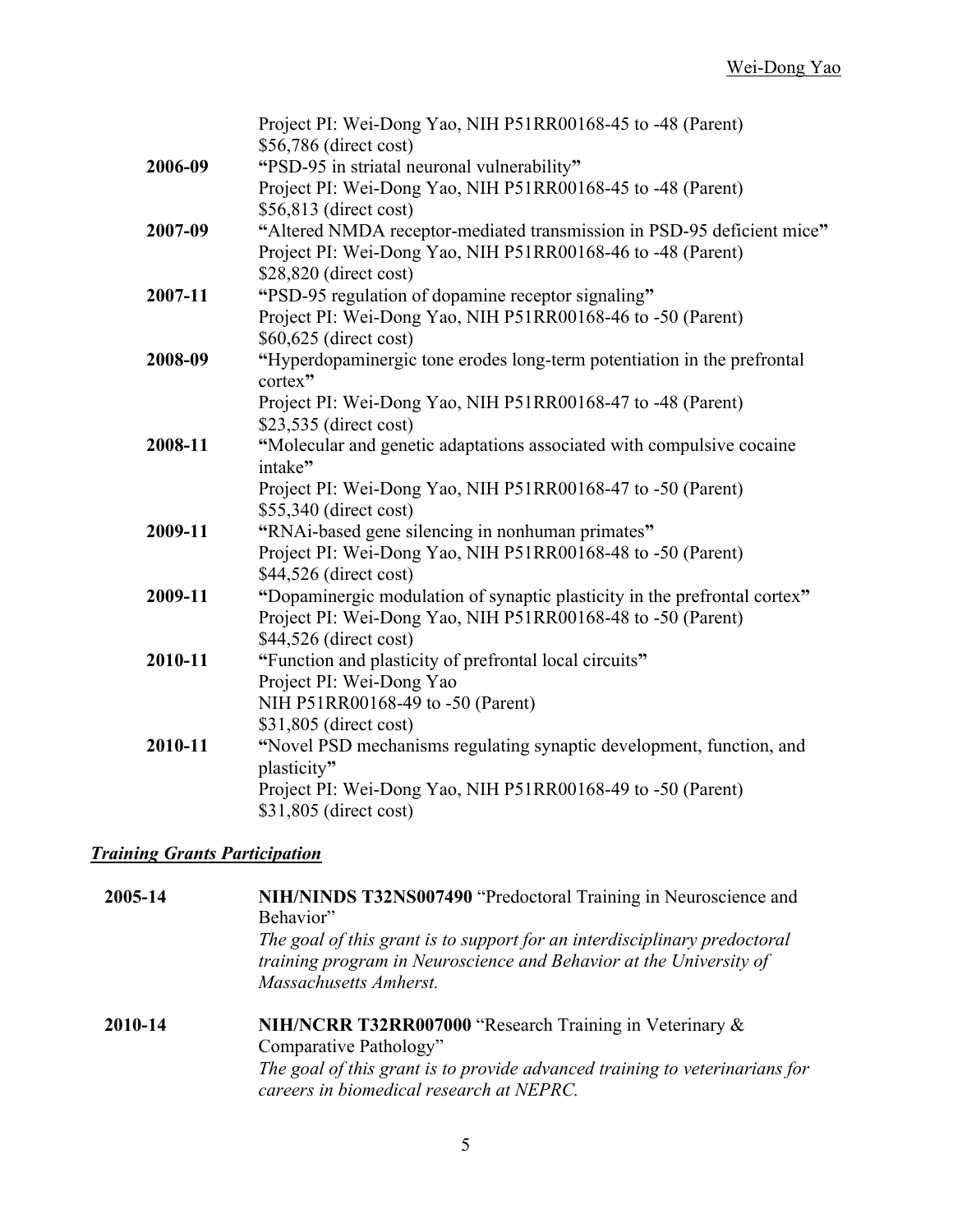# **Honors and Awards**

| 2019                                           | President's Award in Research (2019), SUNY Upstate Medical University        |  |
|------------------------------------------------|------------------------------------------------------------------------------|--|
| 2017                                           | F1000 selection, Ma et al., <i>PNAS</i>                                      |  |
| 2016                                           | Blue Flame Award, Addgene Inc.                                               |  |
| $2014 -$                                       | Empire Innovation Scholar, State University of New York                      |  |
| 2007                                           | Harvard Milton Fund for Career Development, Harvard University               |  |
| 2008                                           | Neal Alan Mysell Award, Harvard Medical School Psychiatry Research Day (as   |  |
| Mentor)                                        |                                                                              |  |
| 2007                                           | Neal Alan Mysell Award, Harvard Medical School Psychiatry Research Day (as   |  |
| Mentor)                                        |                                                                              |  |
| 2006                                           | Harvard Medical School nominee (1 of 2) for the Medical Foundation's Smith   |  |
|                                                | Family New Investigator Awards                                               |  |
| 2004-06                                        | <b>NARSAD</b> Young Investigator Award                                       |  |
| 2004                                           | Early Career Investigator Travel Award, NIH/NIDA                             |  |
| 2004                                           | Best poster runner-up award, Science magazine, Gordon Research Conference on |  |
| Molecular and Cellular Neurobiology, Hong Kong |                                                                              |  |
| 2002                                           | Early Career Investigator Travel Award, NIH/NIDA                             |  |
| 2001-04                                        | HHMI postdoctoral fellowship, Duke University Medical Center                 |  |
| 2000                                           | Duke Bioinformatics Shared Resources Scholar, Duke University Medical Center |  |
| 1998                                           | University of Iowa College of Medicine Research Award                        |  |
| 1995                                           | Scholarly Presentation Award, University of Iowa                             |  |
| 1995                                           | Travel Award, Department of Biological Sciences, University of Iowa          |  |
|                                                |                                                                              |  |

# **Publications**

#### **Peer-Reviewed Publications**

- 1. **Yao WD**, Wu C-F (1999). Regulation of Firing Pattern through Modulation of Non-Sh K+ Currents by Calcium/Calmodulin-Dependent Protein Kinase II in Drosophila Embryonic Neurons. *Ann N Y Acad Sci* 868: 450-453.
- 2. Renger JJ, **Yao WD**, Sokolowski MB, Wu C-F (1999). cGMP Cascade Underlying a Natural Polymorphism of Neuronal Physiology and Connectivity in Drosophila. *J Neurosci* 19: RC 28 (1-8).
- 3. **Yao WD**, Wu C-F (1999). The Auxiliary Hyperkinetic beta Subunit of K+ Channels: Regulation of Firing Properties and K+ Currents in Drosophila Neurons. *J Neurophysiol* 81:2472-2484.
- 4. **Yao WD**, Rusch J, Poo M-M, Wu C-F (2000). Spontaneous Acetylcholine Secretion from Developing Growth Cones of Drosophila Central Neurons in Culture: Effects of cAMP-Pathway Mutations. *J Neurosci* 20: 2626-37.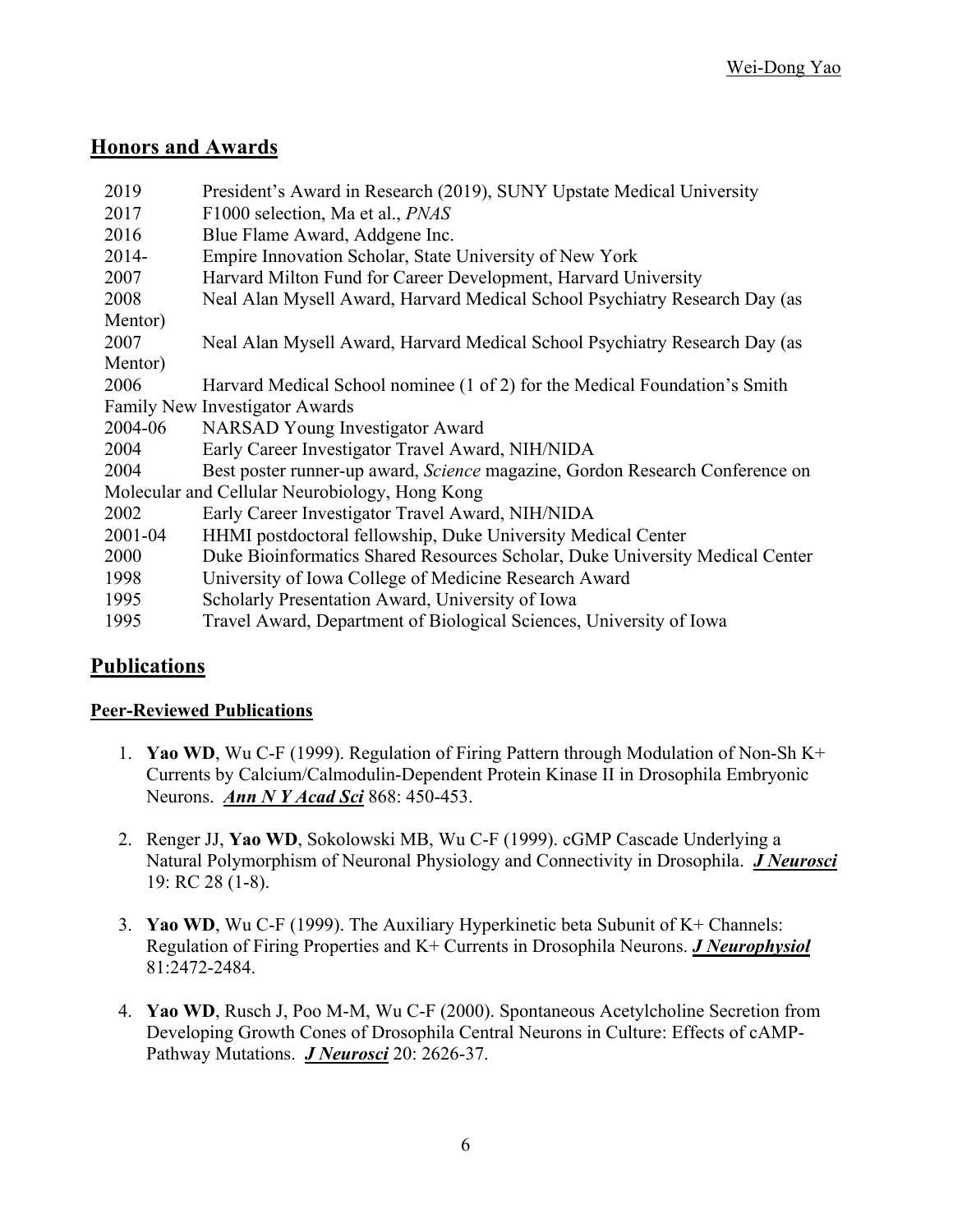- 5. **Yao WD**, Wu C-F (2001). Differential Roles of cAMP and CAM Kinase Cascades on Neuronal Firing Properties Mediated by Different Sets Of K+ Channel Subunits in Drosophila Central Neurons. *J Neurophysiol* 85:1384-1394.
- 6. Kim KM, Valenzano KJ, Robinson SR, **Yao WD**, Barak LS, Caron MG (2001). Differential Regulation of the Dopamine D2 and D3 Receptors by G Protein-Coupled Receptor Kinases and Beta-Arrestins. *J Biol Chem* 276: 37409-14.
- 7. Torres GE<sup>#</sup>, Yao WD<sup>#</sup>, Mohn AR, Quan H, Caron MG (2001). Functional Interaction between Monoamine Plasma Membrane Transporters and the PDZ Domain-Containing Protein PICK1. *Neuron* 30: 121-134. (<sup>#</sup>Co-first authors).
- 8. Torres GE, Carneiro A, Seamans K, Fiorentini C, Sweeney A, **Yao WD**, Caron, MG (2003). Oligomerization and Trafficking of the Human Dopamine Transporter. Mutational Analysis Identifies Critical Domains Important for the Functional Expression of the Transporter**.** *J Biol Chem* 278: 2731-9.
- 9. Cyr M, Beaulieu JM, Laakso A, Sotnikova TD, **Yao WD**, Bohn LB, Gainetdinov RR, Caron MG (2003). Sustained Elevation of Extracellular Dopamine Causes Motor Dysfunction and Selective Degeneration of Striatal GABAergic Output Neurons. *Proc Natl Acad Sci U S A* 100:11035-40.
- 10. **Yao WD**, Gainetdinov RR, Arbuckle MI, Sotnikova TD, Beaulieu JM, Cyr M, Torres GE, Grant SGN, Caron MG (2004). Identification of PSD-95 as a Regulator of Dopamine-Mediated Synaptic and Behavioral Plasticity. *Neuron* 41:625-638.  *-Featured Article in Neuron; News and Views in Nat Med. 2004 Apr;10(4):340-1 and Trends Neurosci. 2004 Dec;27(12):699-700.*
- 11. Beaulieu JM, Sotnikova T, **Yao WD**, Kockeritz L, Woodgett JR, Gainetdinov RR, Caron MG. (2004). An Akt/Glycogen Synthase Kinase-3 (GSK-3) Signaling Cascade Mediates Dopamine Action in vivo. *Proc Natl Acad Sci U S A* 101:5099-5104.
- 12. Mohn AR, **Yao WD**, Caron MG (2004). Genetic and Genomic Approaches to Reward and Addiction. *Neuropharmacology* 47 Suppl 1:101-10.
- 13. Xie Z, Madras BK, Bahn ME, Chen GL, **Yao WD**, Miller GM (2007). Rhesus Monkey Trace Amine-Associated Receptor 1 Signaling: Enhancement by Monoamine Transporters and Attenuation by the D2 Autoreceptor In Vitro. *J Pharmacol Exp Ther* 321:116-27.
- 14. Rowlett JK, Platt DM, **Yao WD**, Spealman RD (2007). Modulation of Heroin and Cocaine Self-administration by Dopamine D1- and D2-like Receptor Agonists in Rhesus Monkeys. *J Pharmacol Exp Ther* 321:1135-43.
- 15. Zhang JP, Vinuela A, Neely MH, Grant SG, Miller GM, Isacson O, Caron MG, **Yao WD** (2007). Inhibition of the Dopamine D1 Receptor Signaling by PSD-95. *J Biol Chem* 282:15778-89.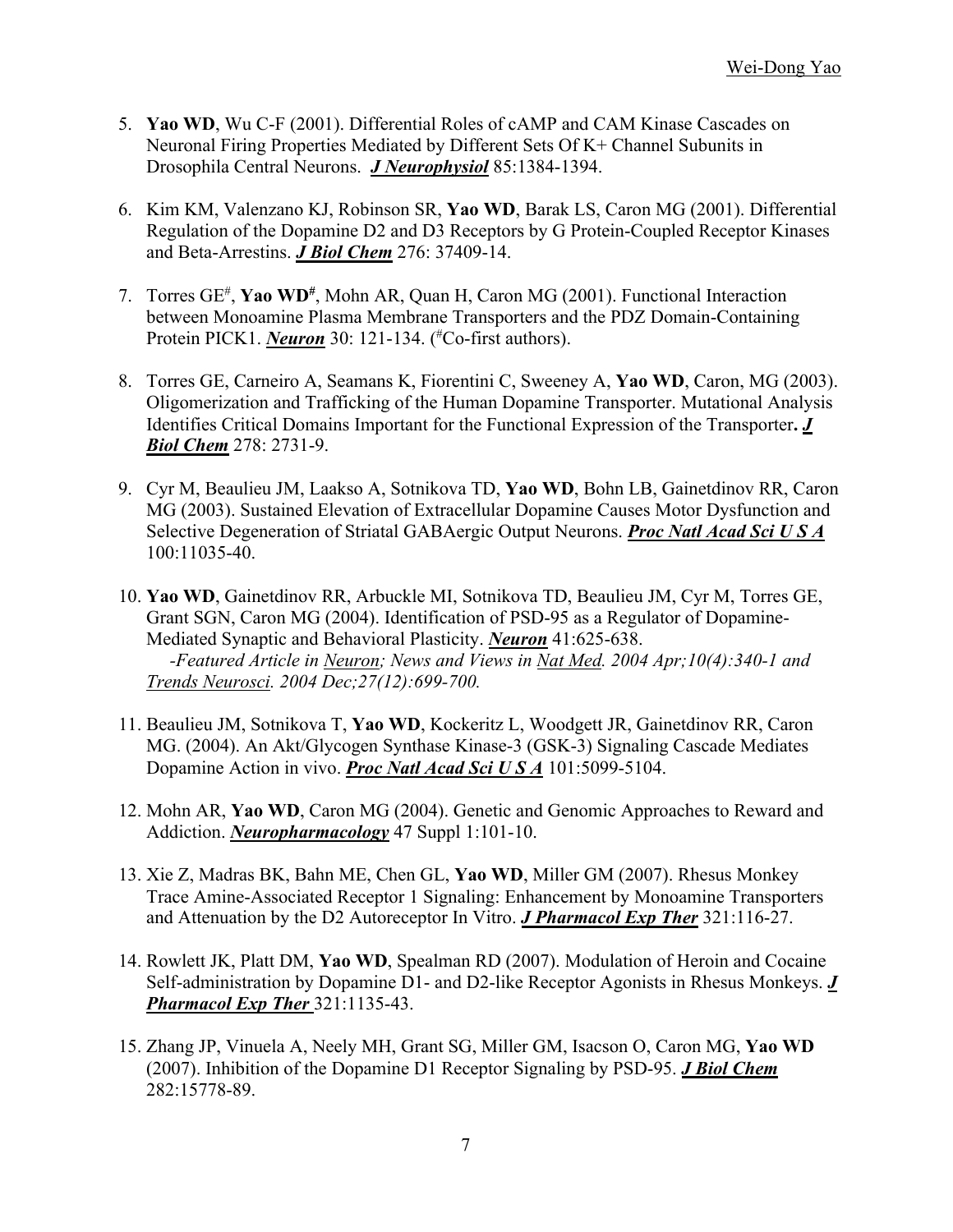*-Selected* JBC *Paper of the Week for the week of May 25 2007.*

- 16. **Yao WD**, Spealman RD, Zhang JP (2008). Regulatory Mechanisms of Dopaminergic Signaling in Dendritic Spines. *Biochem Pharmacol* 75: 2055-69.
- 17. Zhang JP, Xu TX, Hallett PJ, Watanabe M, Grant SGN, Isacson O **Yao WD** (2009). PSD-95 Uncouples Dopamine-Glutamate Interaction in the D1/PSD-95/NMDA Receptor Complex. *J Neurosci* 29: 2948-2960.
- 18. Abbas AI, Yadav, PN, **Yao WD**, Arbuckle MI, Grant SG, Caron MG, Roth BL (2009). PSD-95 is Essential for Hallucinogen and Atypical Antipsychotic Drug Actions at Serotonin Receptors. *J Neurosci* 29: 7124-7136.
- 19. Xu TX, Sotnikova TD, Liang C, Zhang J, Jung JU, Spealman RD, Gainetdinov RR, **Yao WD** (2009). Hyperdopaminergic Tone Erodes Prefrontal LTP via a D2 Receptor-operated Protein Phosphatase Gate. *J Neurosci* 29:14086-14099.
- 20. Xu TX, **Yao WD** (2010). D1 and D2 Dopamine Receptors in Separate Circuits Cooperate to Drive Associative Long-term Potentiation in the Prefrontal Cortex. *Proc Natl Acad Sci U S A* 107:16366-71. *-Selected as one of 17 New England National Primate Research Center (NEPRC)*

*Landmark Accomplishment in its 52 year history.*

- 21. Xu TX, Ma Q, Spealman RD, **Yao WD** (2010). Amphetamine Modulation of Long-term Potentiation in the Prefrontal Cortex: Dose Dependency, Monoaminergic Contributions, and Paradoxical Rescue in Hyperdopaminergic Mutant. *J Neurochem* 115:1643-54.
- 22. Suzuki T, Zhang J, Miyazawa S, Liu Q, Farzan MR, **Yao WD** (2011). Association of Membrane Rafts and Postsynaptic Density: Proteomics, Biochemical, and Ultrastructural Analyses. *J Neurochem* 119:64-77.
- 23. Shulha HP, Crisci J, Reshetov D, Cheung I, Bharadwaj R, Chou HJ, Peter CJ, Houston I, **Yao WD**, Myers RH, Chen JF, Preuss TM, Rogaev E, Jensen JD, Weng Z, Akbarian S. (2012) Human-specific Histone Methylation Signatures at Transcription Start Sites in Prefrontal Neurons. *PLoS Biol* 10(11):e1001427.
- 24. Peng L, Liu H, Ruan H, Tepp WH, Stoothoff WH, Brown RH, Johnson EA, **Yao WD**, Zhang SC, and Dong M. (2013) Cytotoxicity of Botulinum Neurotoxins Reveals Essential Neuronal Plasma Membrane SNAREs. *Nat Commun* 4:1472.
- 25. Liu Q, **Yao WD**, Suzuki T. (2013) Specific Interaction of Postsynaptic Densities with Membrane Rafts Isolated from Synaptic Plasma Membranes. *J Neurogenet*, 27:43-58. epub ahead of print Mar 25, 2013.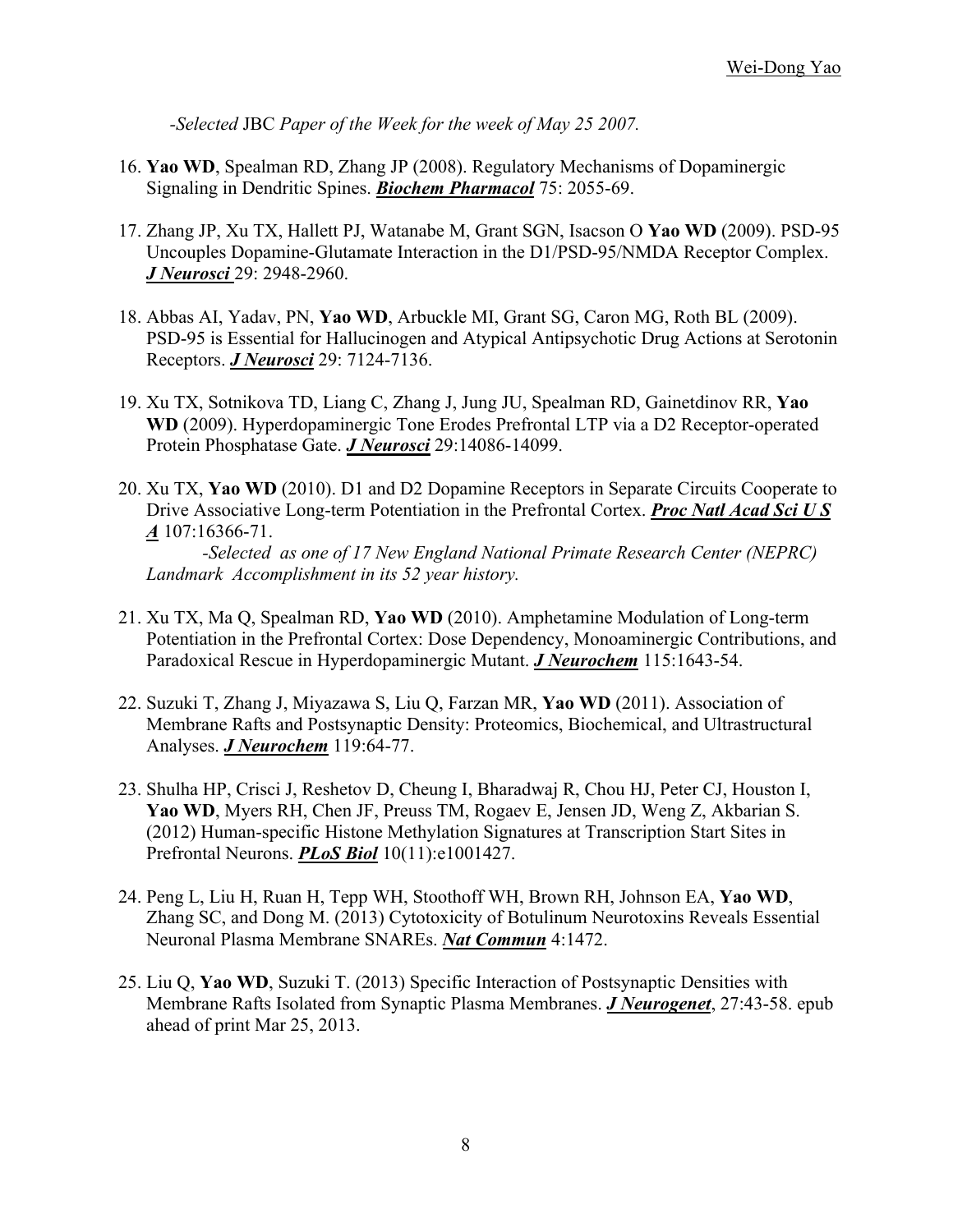- 26. Suzuki T, **Yao WD.** (2014) Molecular and Structural Bases for Postsynaptic Signal Processing and Synaptic Plasticity: Interaction between Postsynaptic density (PSD) and Postsynaptic Membrane Rafts (PSR). *J Neurorestoratology*, 2: 1-14.
- 27. **Yao WD**, Wu, CF (2014) Exploring the Genetic Underpinnings of Brain and Behavioral Disorders**.** *J Neurogenet*, 28:1-4. Epub ahead of print Apr 1.
- 28. Shinday NM, Westmoreland S, **Yao WD**, Rowlett JK. (2014) Differential alteration in α3 containing GABAA receptors after long-term cocaine self-administration in rhesus monkeys. *Drug and Alcohol Dependence*, e206.
- 29. Ruan H, Saur TX, **Yao WD.** (2014) Dopamine-Enabled Anti-Hebbian Timing-Dependent Plasticity in Prefrontal Circuitry. *Front Neural Circuits* 2014 Apr 23;8:38. doi: 10.3389/fncir.2014.00038.
- 30. Zhang JP, Saur TX, Duke AN, Grant SG, Platt DM, Rowlett JK, Isacson O, **Yao WD**. (2014) Motor Impairments, Striatal Cell Loss, and Altered Dopamine-Glutamate Interplay in Mice Lacking PSD-95. *J Neurogenet*, 28:98-111. Epub ahead of print Apr 22.
- 31. Gascon E, Lynch K, Ruan H, Verheyden J, Sun D, Jiao J, Jakovcevksi M, Tapper, AR, Akbarian S, **Yao WD**, Gao FB. (2014) Alterations in MicroRNA-124 and AMPA Receptors Contribute to Social Behavioral Deficits in Frontotemporal Dementia. *Nat Med* 20:1444-51. (News and Views in *Nat Med* 20:1381-83); (Research Highlights in *Nat Rev Neurosci* 16: AOP Dec 3, 2014 ).
- 32. Jakovcevski  $M^{\&}$ , Ruan  $H^{\&}$ , Shen EY, Dincer A, Javidfar B, Ma Q, Peter CJ, Cheung I, Mitchell AC, Jiang Y, Pothula V, Stewart F, Ernst P, Yao WD<sup>#</sup>, Akbarian S<sup>#</sup>. (2015) Neuronal Kmt2a/Mll1 Histone Methyltransferase is Essential for Prefrontal Synaptic Plasticity and Working Memory. *J Neurosci*, 35:5097-108. (<sup>&</sup>Co-first authors; <sup>#</sup>Co**corresponding authors**).
- 33. Hou Q, Ruan H, Gilbert J, Wang G, Ma Q, **Yao WD**, Man HY. (2015) MicroRNA miR124 is required for the expression of homeostatic synaptic plasticity. *Nat Commun*. 2015 Dec 1;6:10045. doi: 10.1038/ncomms10045.
- 34. Shen EY, Jiang Y, Javidfar B,, Kassim B, Loh E, Ma Q, Mitchell AC, Pothula V, Stewart AF, Ernst P, **Yao WD**, Martin G, Shen L, Jakovcevski M, Akbarian S. (2016) Neuronal deletion of Kmt2a/Mll1 Histone Methyltransferase in Ventral Striatum is Associated with Defective Spike-Timing Dependent Striatal Synaptic Plasticity, Altered Response to Dopaminergic Drugs and Increased Anxiety. *Neuropsychopharmacology*. Aug 31. doi: 10.1038/npp.2016.144. [Epub ahead of print].
- 35. Saur T, Cohen BM, Ma Q, Babb SM, Buttner EA, **Yao WD**. (2016) Acute and Chronic Effects of Clozapine on Cholinergic Transmission in Cultured Mouse Superior Cervical Ganglion Neurons. *J Neurogenet*. 30(3-4):297-305. Epub 2016 Sep 14.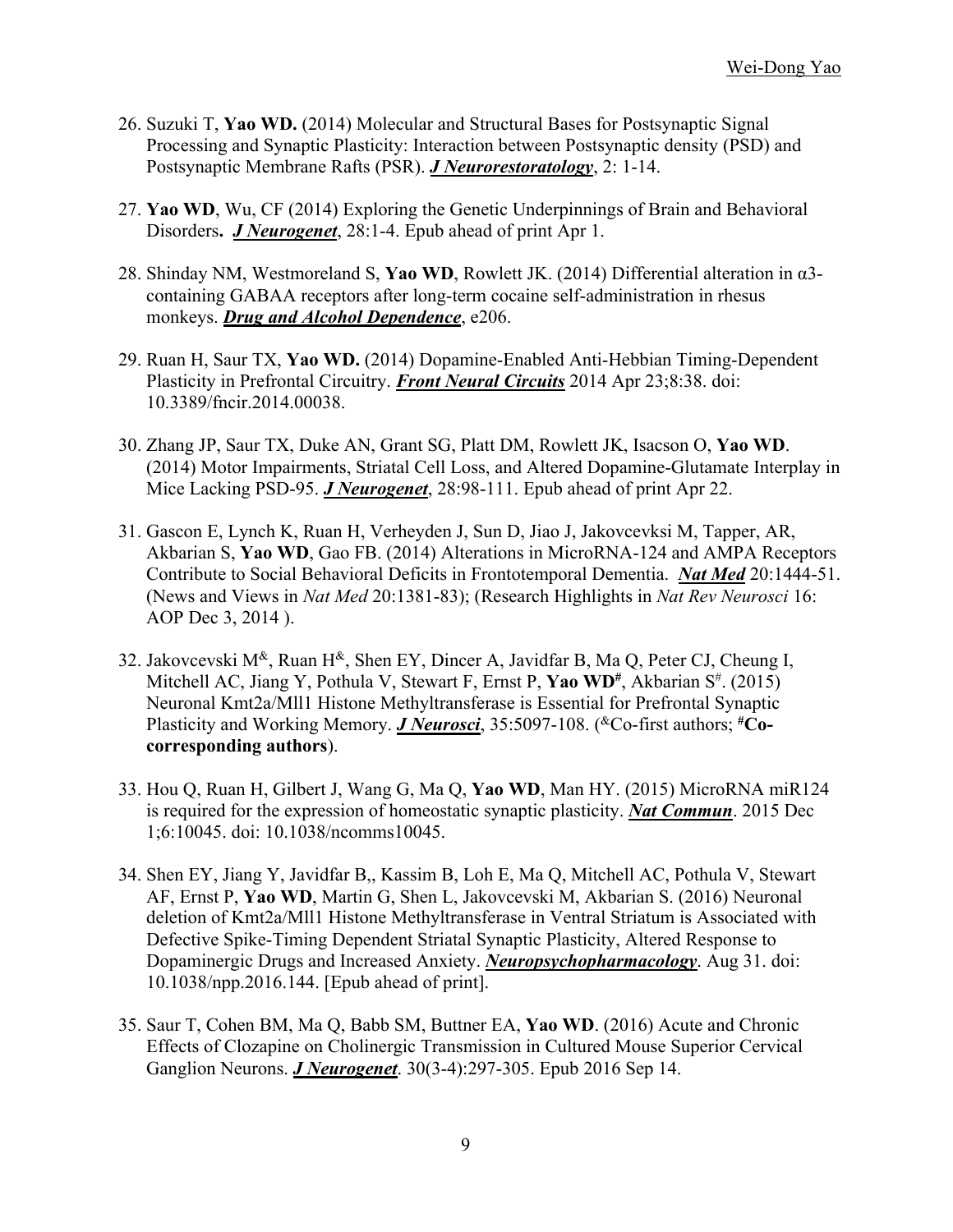- 36. Saur T, Peng IF, Jiang P, Gong N, **Yao WD#**, Wu CF#, Xu TL#. (2016) K+ Channel Reorganization during Postembryonic Development: Biophysical and Genetic Analyses in Acutely Dissociated Drosophila Central Neurons. *J Neurogenet*. 30(3-4):259-275. Epub 2016 Nov 21*.* ( **# Co-corresponding authors**)
- 37. Ruan H, **Yao WD**. (2017) Cocaine Promotes Coincidence Detection and Lowers Induction Threshold during Hebbian Associative Synaptic Potentiation in Prefrontal Cortex. *J Neurosci*. 37(4):986-997. Epub 2016 Dec 16.
- 38. Vallender EJ, Goswami DB, Shinday NM, Westmoreland SV, **Yao WD#**, Rowlett JK#. (2017) Transcriptomic Profiling of the Ventral Tegmental Area and Nucleus Accumbens in Rhesus Macaques Following Long-Term Cocaine Self-Administration. *Drug Alcohol Dependence*. 175:9-23. 2017.01.030. [Epub ahead of print]. ( **# Co-senior authors**).
- 39. Afshari P, **Yao WD**, Middleton FA. (2017) Reduced Slc1a1 expression is associated with neuroinflammation and impaired sensorimotor gating and cognitive performance in mice: implications for schizophrenia. *PloS One,* 2017 Sep 8;12(9):e0183854.
- 40. Ma Q, Ruan H, Peng L, Zhang M, Sun SC, Gack MU, **Yao WD.** (2017) Proteasomeindependent Ubiquitin Machinery Controls Synaptic Efficacy and Plasticity. *Proc Natl Acad Sci U S A.* 2017 Sep 25. pii: 201620153. doi: 10.1073/pnas.1620153114. -F1000Prime Recommended. FICCOPrime<br>RECOMMENDED https://f1000.com/prime/731737130?bd=1
- 41. Ruan H, Ueda A, Xing X, Wan X, Strub B, Mukai S, Certel K, Green D, **Yao WD**, Johnson W, Lin J, Hilliker AJ, and Wu CF (2017) Generation and Characterization of New Alleles of quiver (qvr) That Encodes an Extracellular Modulator of the Shaker Potassium Channel. *J Neurogenet*. Nov 9:1-12. doi: 10.1080/01677063.2017.1393076. [Epub ahead of print]*.*
- 42. Choi SY, Lopez-Gonzalez R, Krishnan G, Phillips HL, Li AN, Seeley WW, **Yao WD**, Almeida S, Gao FB. (2019) C9ORF72-ALS/FTD-associated poly(GR) binds Atp5a1 and compromises mitochondrial function in vivo. *Nat Neurosci*. 22(6):851-862. doi: 10.1038/s41593-019-0397-0. Epub 2019 May 13.
- 43. Mei S, Ruan H, Ma Q\*, **Yao WD**. (2020) The Ubiquitin-Editing Enzyme A20 Regulates Synapse Remodeling and Efficacy. *Brain Res*. 2019 Nov 26:146569. doi: 10.1016/j.brainres.2019.146569. [Epub ahead of print].
- 44. Zajicek A, **Yao WD**. (2020) Remodeling without Destruction: Nonproteolytic Ubiquitin Chains in Neural Function and Brain Disorders. *Mol. Psychiatry*. doi: 10.1038/s41380-020- 0849-7.
- 45. Ding C, Zhang C, Kopp R, Kuney L, Meng Q, Wang L, Xia Y, Jiang Y, Dai R, Min S, **Yao WD**, Wong ML, Ruan H, Liu C, Chen C. (2020) Transcription factor POU3F2 regulates TRIM8 expression contributing to cellular functions implicated in schizophrenia. *Mol. Psychiatry***.** 2020 Sep 14. doi: 10.1038/s41380-020-00877-2.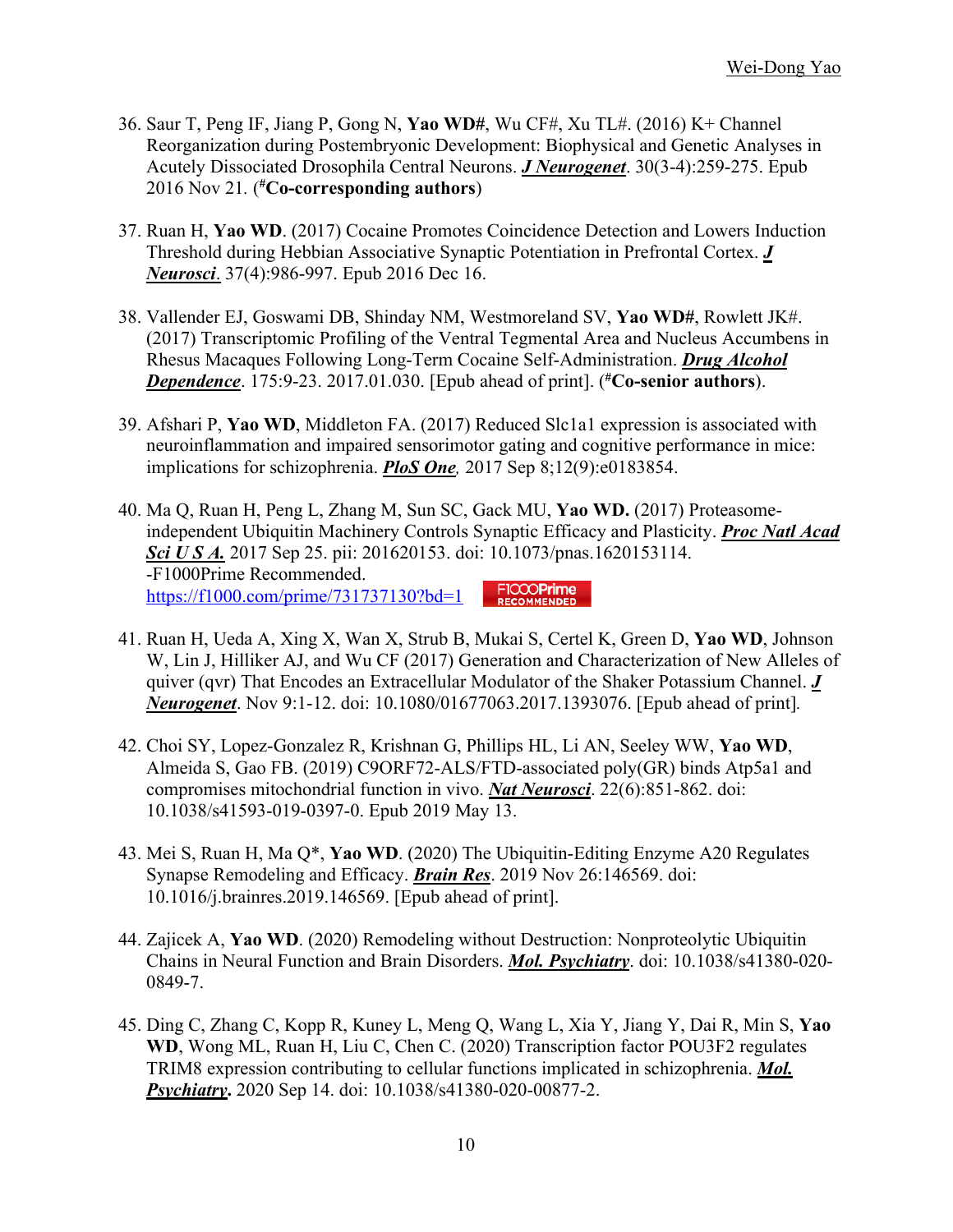- 46. Wong ML, Arcos-Burgos M, Liu S, Licinio AW, Yu C, Chin EWM, **Yao WD**, Lu XY, Bornstein SR, Licinio J. (2020) Rare Functional Variants Associated with Antidepressant Remission in Mexican-Americans: Short title: Antidepressant remission and pharmacogenetics in Mexican-Americans. *J Affect Disord.* 279:491-500. doi: 10.1016/j.jad.2020.10.027.
- 47. Ruan H, **Yao WD.** (2021) Loss of mGluR1-LTD Following Cocaine Exposure Accumulates Ca2+-permeable AMPA Receptors and Facilitates Synaptic Potentiation in Prefrontal Cortex. *J Neurogenet*, 2021 Jun 7;1-12. doi: 10.1080/01677063.2021.1931180. Online ahead of print.
- 48. Blaze J, Navickas A, Phillips HL, Heissel S, Navickas A, Plaza-Jennings A, Foo M, Katanski CD, Watkins CP, Pennington ZT, Javidfar B, Espeso-Gil S, Molina H, Cai DJ, Pan T, **Yao WD**, Goodarzi H, Haghighi F, Akbarian S. (2021) Neuronal Nsun2 deficiency produces tRNA epitranscriptomic alterations and proteomic shifts impacting synaptic signaling and behavior. *Nat Commun*. 2021 Aug 13;12(1):4913. doi: 10.1038/s41467-021- 24969-x.
- 49. Zhang G, Chen X, Xu W, Yao WD, Shi Y. (2022) Piezoelectric property of PZT nanofibers characterized by resonant piezo-force microscopy. *AIP Advances*. 12, 035203 (2022); https://doi.org/10.1063/5.0081109
- 50. Zajicek AS, Ruan H, Dai H, Skolfield MC, Phillips HL, Burnette WJ, Javidfar B, Sun SC, Akbarian S, **Yao WD**. (2022) Cylindromatosis Drives Synapse Pruning and Weakening by Promoting Macroautophagy through Akt-mTOR Signaling. *Mol Psychiatry***,** in press**.**
- 51. Phillips HL, Dai H, Zajicek AS, Jansen-West L, Petrucelli L, Gao FB, **Yao WD**. Restoring Lost Empathy in a Rodent Model of Frontotemporal Dementia. *Submitted*.
- 52. Chin EWM, Ma Q, Ruan H, Chin C, Somasundaram A, ZhangC, Liu C, Lewis MD, White M, Battersby M, **Yao WD**, Licinio J, Wong ML. PHF21B is a master regulator of synaptic plasticity related-genes in the hippocampus. *Submitted*.
- 53. Ma Q, Ruan H, Dai H, **Yao WD**. Nucleus-enriched deubiquitinase USP48 limits synapse strength and remodeling via a NF-κB signaling pathway. *Submitted*.
- 54. Bauer RE Ren Z, Gschneidner P, **Yao WD** and Shi Y. An Ultra-Thin PZT Film with Integrated Electrodes by Optimized Sol-Gel Method. *Submitted*.
- 55. Wu XB\*, Phillips HP\*, Kobeissi A\*, Dai H, **Yao WD**. Hypoexcitability in infralimbic cortex associated with cocaine conditioned place preference. *In preparation*. (\*equal contributions).

#### **Thesis**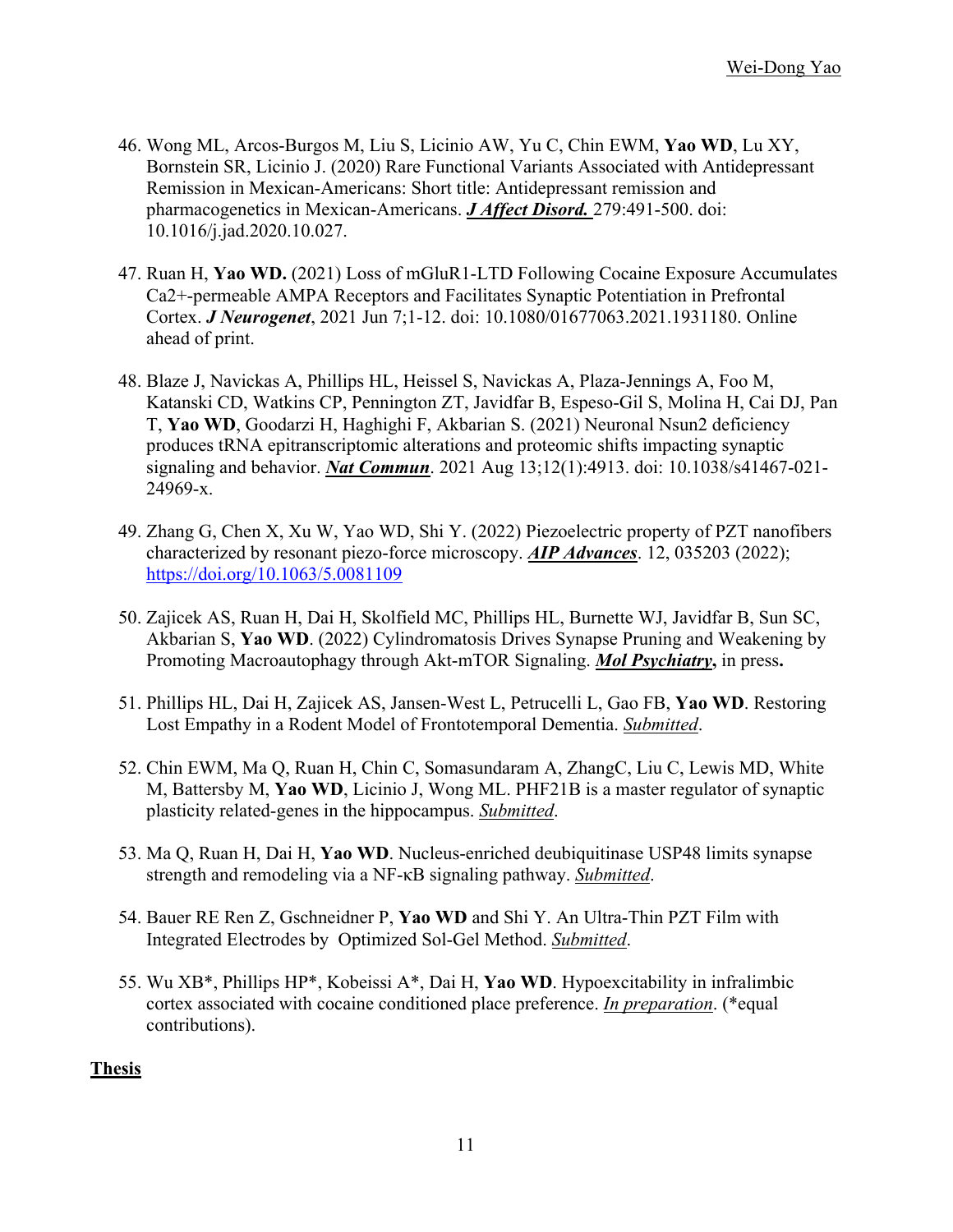**Yao WD**. (1988; BS Thesis with Honor) Characterization of High-temperature Superconductors Using Ultrasound, X-ray, and Positron Spectrum Analysis. Tsinghua University, Beijing, China.

**Yao WD**. (1991; MS Thesis with Honor) Spectroscopic and Computational Approaches to Composite Material Design. M.S. Tsinghua University, Beijing, China.

**Yao WD**. (1998; Ph.D. Thesis) Genetic and Physiological Analyses of Membrane Electrical Activities and Transmitter Release Properties in Cultured *Drosophila* Central Neurons. Iowa City (IA): University of Iowa.

# **Teaching and Mentoring**

#### *Undergraduate*

| 2016        | Lecture to undergraduate students at State University of New York, College at              |
|-------------|--------------------------------------------------------------------------------------------|
|             | Oneonta. (1-hr lecture)                                                                    |
| 2015        | Lecture to Summer Undergraduate Research Fellowship (SURF) Program students,               |
|             | SUNY Upstate Medical University, Syracuse, NY (0.5-hr lecture)                             |
| 2013        | NEPRC Lecture for Summer Pre-Baccalaureate Students, NEPRC, Harvard                        |
|             | Medical School, Southborough, MA (1-hr lecture)                                            |
| 2012        | NEPRC Lecture for Summer Pre-Baccalaureate Students, NEPRC, Harvard                        |
|             | Medical School, Southborough, MA (1-hr lecture)                                            |
| 2011        | NEPRC Lecture for Summer Pre-Baccalaureate Students, NEPRC, Harvard                        |
|             | Medical School, Southborough, MA (1-hr lecture)                                            |
| 2009        | NEPRC Lecture for Summer Pre-Baccalaureate Students, NEPRC, Harvard                        |
|             | Medical School, Southborough, MA (1-hr lecture)                                            |
|             | 1997 (Spring) Neurophysiology (002:037), Classroom supervisor, Department of Biological    |
|             | Sciences, University of Iowa, Iowa City, IA (3-4 Hrs/wk for 15 weeks)                      |
|             | 1996 (Spring) Human Biology (002:021), Classroom and Laboratory supervisor, Department of  |
|             | Biological Sciences, University of Iowa, IA (3-4 Hrs/wk for 15 weeks)                      |
| 1995 (Fall) | Human Biology (002: 021), Classroom and Laboratory supervisor, Department of               |
|             | Biological Sciences, University of Iowa, IA (3-4 Hrs/wk for 15 weeks)                      |
|             | 1995 (Spring) Human Biology (002: 021), Classroom and Laboratory supervisor, Department of |
|             | Biological Sciences, University of Iowa, IA (3-4 Hrs/wk for 15 weeks)                      |
|             | 1994 (Spring) Neurophysiology (002:037), Classroom supervisor, Department of Biological    |
|             | Sciences, University of Iowa, IA (3-4 Hrs/wk for 15 weeks)                                 |
| 1991        | Topics in Biotechnology, Assistant Lecturer, Department of Biological Sciences             |
|             | and Biotechnology, Tsinghua University, Beijing, China (3-4 Hrs/wk for 20                  |
|             | weeks)                                                                                     |
|             | 1989 (Spring) Advanced theory in semiconductors, Classroom supervisor, Department of       |
|             | Physics, Tsinghua University (3-4 Hrs/wk for 20 weeks)                                     |
| 2005-2013   | Supervision and research training of pre-baccalaureate undergraduate                       |
|             | summer students; Daily mentorship for 8-10 weeks; 1 student/summer                         |
|             | in average and 8 students total trained. Detail list below:                                |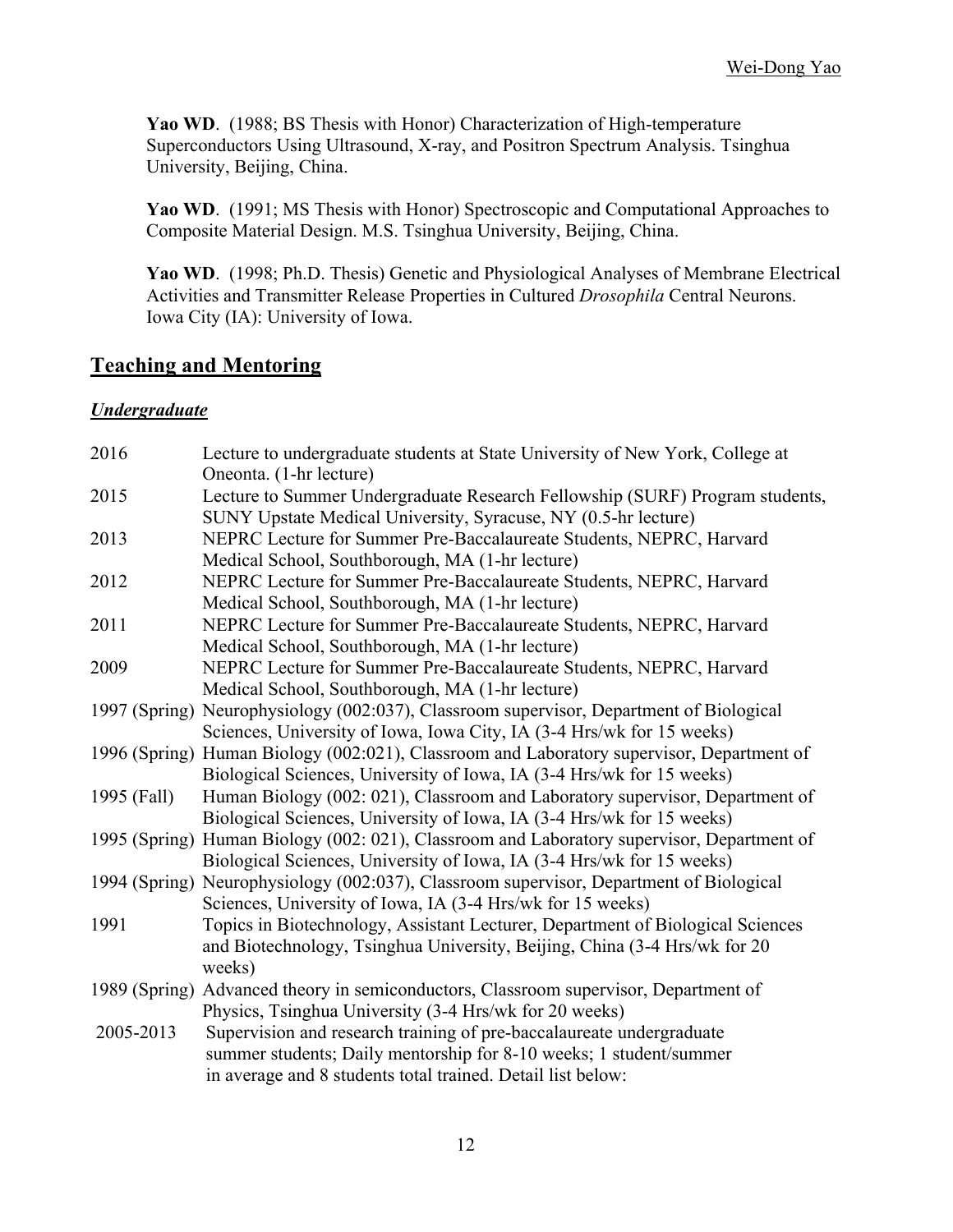| Name (position during training/current position)                               |
|--------------------------------------------------------------------------------|
| Stacie Wei (Summer undergraduate student, Trinity College, CT/Research         |
| Assistant, Mass General Hospital).                                             |
| Anica Lucas (Summer undergraduate student, Wellsley College, MA/ M.D. student, |
| Temple University Scholl of Medicine).                                         |
| Stephanie Block (Summer undergraduate student, Harvard College /Psychology     |
| Ph.D. student, University of Michigan.                                         |
| Michael Sun (Summer undergraduate student, Harvard College/M.D. student,       |
| Dartmouth Medical School).                                                     |
| Louis Chai (Summer undergraduate student, Brandeis University/M.D. student,    |
| UMDNJ, Rutgers).                                                               |
| Emily Reedich (Summer undergraduate student, Boston College/Neuroscience Ph.   |
| D. student, Northwestern University).                                          |
| Stephanie Haddad (Summer undergraduate student, College of the Holy Cross).    |
| Nicole Coloney (SURF Program student, selected from SUNY Buffalo).             |
| Elliot Kuan (Summer intern, Amherst College/McLean Hospital, Harvard Medical   |
| School)                                                                        |
| Courtney Conte (Undergraduate honor thesis project, Syracuse University)       |
|                                                                                |

#### *Graduate/Medical School*

| N610, Developmental Neurobiology (three 1-hr sessions, Fall 2020)<br>SUNY-Upstate Medical University, College of Graduate Studies       |
|-----------------------------------------------------------------------------------------------------------------------------------------|
| N610, Developmental Neurobiology (three 1-hr sessions, Fall 2018)<br>SUNY-Upstate Medical University, College of Graduate Studies       |
| N619, Disease of the Nervous System (two 1-hr sessions, Fall 2017)<br>SUNY-Upstate Medical University, College of Graduate Studies      |
| N610, Developmental Neurobiology (three 1-hr sessions, Fall 2017)<br>SUNY-Upstate Medical University, College of Graduate Studies       |
| N631, Topics in Neuroscience (one session, December 6, 2016)<br>SUNY-Upstate Medical University, College of Graduate Studies            |
| N610, Developmental Neurobiology (three 1-hr sessions, Fall 2016)<br>SUNY-Upstate Medical University, College of Graduate Studies       |
| N601, Introduction to Neuroscience (three 1.5-hr sessions, Summer 2016)<br>SUNY-Upstate Medical University, College of Graduate Studies |
| N631, Topics in Neuroscience (one session, November 13, 2015)<br>SUNY-Upstate Medical University, College of Graduate Studies           |
| N619, Disease of the Nervous System (three 1-hr sessions, Fall 2015)                                                                    |
|                                                                                                                                         |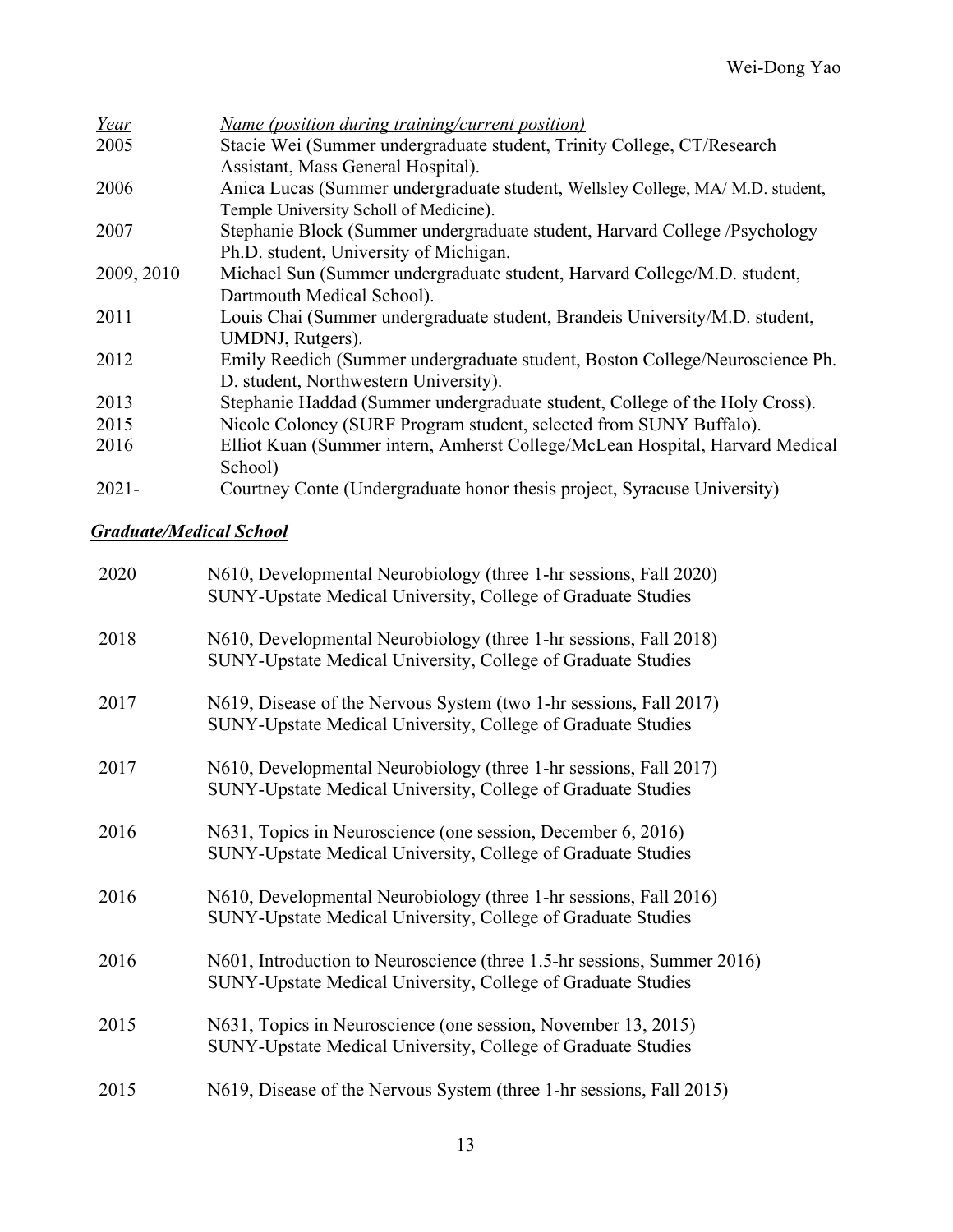|                        | SUNY-Upstate Medical University, College of Graduate Studies                                                                                                                                                                  |
|------------------------|-------------------------------------------------------------------------------------------------------------------------------------------------------------------------------------------------------------------------------|
| 2015                   | N610, Developmental Neurobiology (three 1-hr sessions, Fall 2015)<br>SUNY-Upstate Medical University, College of Graduate Studies                                                                                             |
| 2015                   | N601, Introduction to Neuroscience (three 1.5-hr sessions, Spring/Summer 2015)<br>SUNY-Upstate Medical University, College of Graduate Studies                                                                                |
| 2014                   | N631, Topics in Neuroscience (one session, November 10, 2014)<br>SUNY-Upstate Medical University, College of Graduate Studies                                                                                                 |
| 2013                   | Harvard Longwood Psychiatry Grand Rounds (1-hr lecture)                                                                                                                                                                       |
| 2012-2014              | Member of HMS Scholars in Medicine Program                                                                                                                                                                                    |
| $2007 -$<br>present    | Supervision of graduate students (1-4 per year); daily mentorship year round;<br>detailed list below. Currently 4 graduate students in lab.                                                                                   |
| Year<br>1996-1999      | <u>Name (position during training/current position)</u> (* thesis advisor or co-advisor)<br>Brett Berke (Graduate student/Univ. of Iowa/Associate Professor, Truman State<br>University)                                      |
| 1998-1999<br>2004-2005 | I-Feng Peng (Graduate student, Univ of Iowa)<br>Mark Neely (M.D. student, Duke University/Radiologist, Durham Regional Hospital,<br>NC)                                                                                       |
| 2007-2013              | *Nina Shinday (PhD graduate student, NSB Graduate Program, UMass Amherst, co-<br>mentored with Dr. James Rowlett, PhD awarded in 2013/Clinical Research Fellow,<br>Beth Israel Deaconess Medical Center, Harvard University). |
| 2008-2011              | *Yi-Ling Lu (PhD graduate student, NSB Graduate Program, UMass<br>Amherst/Postdoctoral Fellow, New York State Office of Mental Health).                                                                                       |
| 2011-2013              | *Wei Ye (international PhD graduate student, USTC, China; co-mentored with Dr.<br>Guo-Qiang Bi/Chief Investigator, Center for Brain Mapping in PKU-Nanjing Joint<br>Institute of Translational Medicine).                     |
| $03/15-$               | *Hannah L. Phillips (Neuroscience Program graduate student, SUNY Upstate, PhD                                                                                                                                                 |
| 12/21                  | in Neuroscience expected December, 2021)                                                                                                                                                                                      |
| $06/15-$               | *Alexis S. Zajicek (Neuroscience Program graduate student, SUNY Upstate, PhD in                                                                                                                                               |
| 12/21<br>$03/15-$      | Neuroscience expected December, 2021)<br>Rachael Sager (Neuroscience Program graduate student, SUNY Upstate, Rotation                                                                                                         |
| 05/15                  | student.)                                                                                                                                                                                                                     |
| $06/15 -$              | *Dana Giannandrea (MD/PhD Program, SUNY Upstate, PhD candidate in                                                                                                                                                             |
| 08/18                  | lab/resident)                                                                                                                                                                                                                 |
| $02/15-$               | *Shaolin Mei (Neuroscience Program graduate student, SUNY Upstate, M.S. in                                                                                                                                                    |
| 08/16                  | Physiology awarded May 2016).                                                                                                                                                                                                 |
| $09/17 -$              | Baylee Porter (Neuroscience Program graduate student, SUNY Upstate,                                                                                                                                                           |
| 12/17                  | Rotation student)                                                                                                                                                                                                             |
| $01/19$ -present       | *Aya Kobeissi (Neuroscience Program graduate student, SUNY Upstate, PhD<br>candidate in lab)                                                                                                                                  |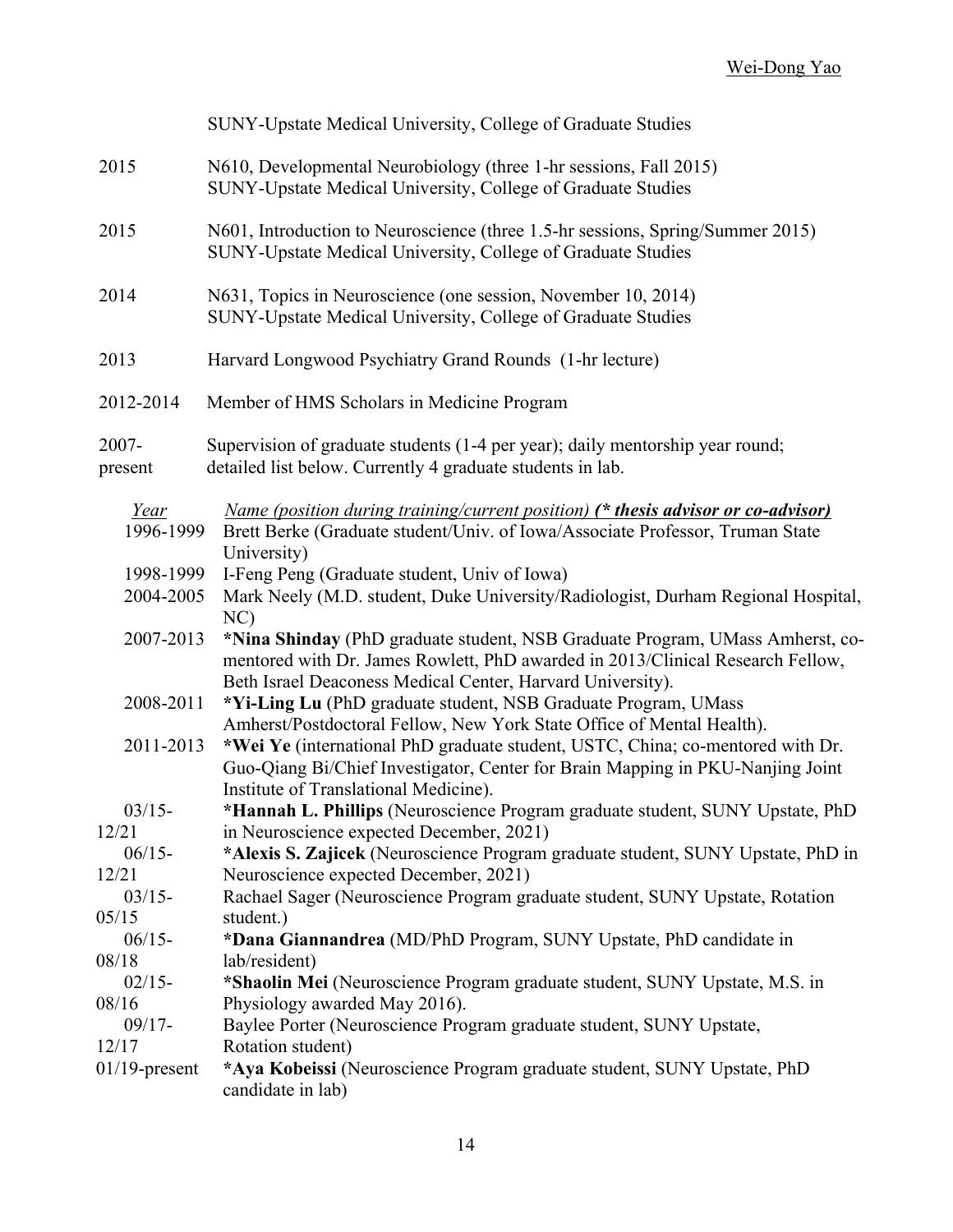| $03/20 - 11/21$ | *Mary Catherine Skolfield (Neuroscience Program graduate student, SUNY<br>Upstate, PhD candidate in lab/Research Assistant, Zetagen Therapeutics). |
|-----------------|----------------------------------------------------------------------------------------------------------------------------------------------------|
| Student         |                                                                                                                                                    |
| committee       |                                                                                                                                                    |
| served          |                                                                                                                                                    |
| $02/16 - 05/19$ | Jamie Patak (MD/PhD Program, SUNY Upstate)                                                                                                         |
|                 | Ph.D. qualified exam and thesis committee member.                                                                                                  |
| 08/16           | Rachel Seager (PhD Program, SUNY Upstate)                                                                                                          |
|                 | Ph.D. qualified exam committee member.                                                                                                             |
| 09/16           | Patrick Sweeney (PhD Program, SUNY Upstate)                                                                                                        |
|                 | Ph.D. thesis committee member.                                                                                                                     |
| 09/16           | Liam Coyne (MD/PhD Program, SUNY Upstate)                                                                                                          |
|                 | Ph.D. qualified exam.                                                                                                                              |
| 04/18           | Krysten O'Hara (PhD Program, SUNY Upstate)                                                                                                         |
|                 | Ph.D. qualified exam.                                                                                                                              |
| 11/18           | Josh Enck (PhD Program, SUNY Upstate)                                                                                                              |
|                 | Ph.D. qualified exam.                                                                                                                              |
| 07/19           | Andrew Brawner (PhD Program, SUNY Upstate)                                                                                                         |
|                 | Ph.D. qualified exam. (Chair)                                                                                                                      |
|                 |                                                                                                                                                    |

# *Postgraduate*

| $2005 -$ | Supervision of post-doctoral research fellows (2-4 at any given year:             |
|----------|-----------------------------------------------------------------------------------|
| present  |                                                                                   |
| Year     | <u>Name (position during training/current position)</u>                           |
| $2005 -$ | Jingping Zhang, PhD, MD (Postdoctoral Fellow/Instructor/Research Associate,       |
| 2009     | Beth Israel Deaconess Medical Center, Harvard Medical School.                     |
| $2005 -$ | Taixiang Xu, PhD, MD (Postdoctoral Fellow/Postdoctoral Fellow, McLean             |
| 2010     | Hospital)                                                                         |
| 2008-    | Qi Ma, Ph.D. (Postdoctoral Fellow, Harvard Medical School/Research Scientist,     |
| 2020     | <b>SUNY Upstate)</b>                                                              |
| 2009-    | Dominik Biezonski, Ph.D. (Postdoctoral Fellow, Harvard Medical School/Assistant   |
| 2010     | Professor, Columbia University).                                                  |
| 2017     | Atulya Iyengar, Ph.D. Visiting Postdoctoral Fellow, Department of Biology,        |
|          | University of Iowa                                                                |
| $2017 -$ | Xiaobo Wu, Ph.D. (Postdoctoral Fellow, SUNY Upstate/Associate Professor,          |
| 2019     | Nantong University, China).                                                       |
| 2009-    | Hongyu Ruan, Ph.D. (Postdoctoral Fellow, Harvard Medical School/Research          |
| 2018     | Assistant Professor, SUNY Upstate).                                               |
| $2020 -$ | Carla Frare, Ph.D. (Postdoctoral Fellow, Syracuse University/SUNY Upstate).       |
|          | Serving as co-mentor for her electrophysiology training in Lab and co-Sponsor for |
|          | her NRSA F32; together with Sandra Hewett.                                        |
| $2022 -$ | Hannah L. Phillips, Ph.D. (Postdoctoral Associate, SUNY Upstate).                 |
| 2022-    | Alexis S. Zajicek, Ph.D. (Postdoctoral Associate, SUNY Upstate).                  |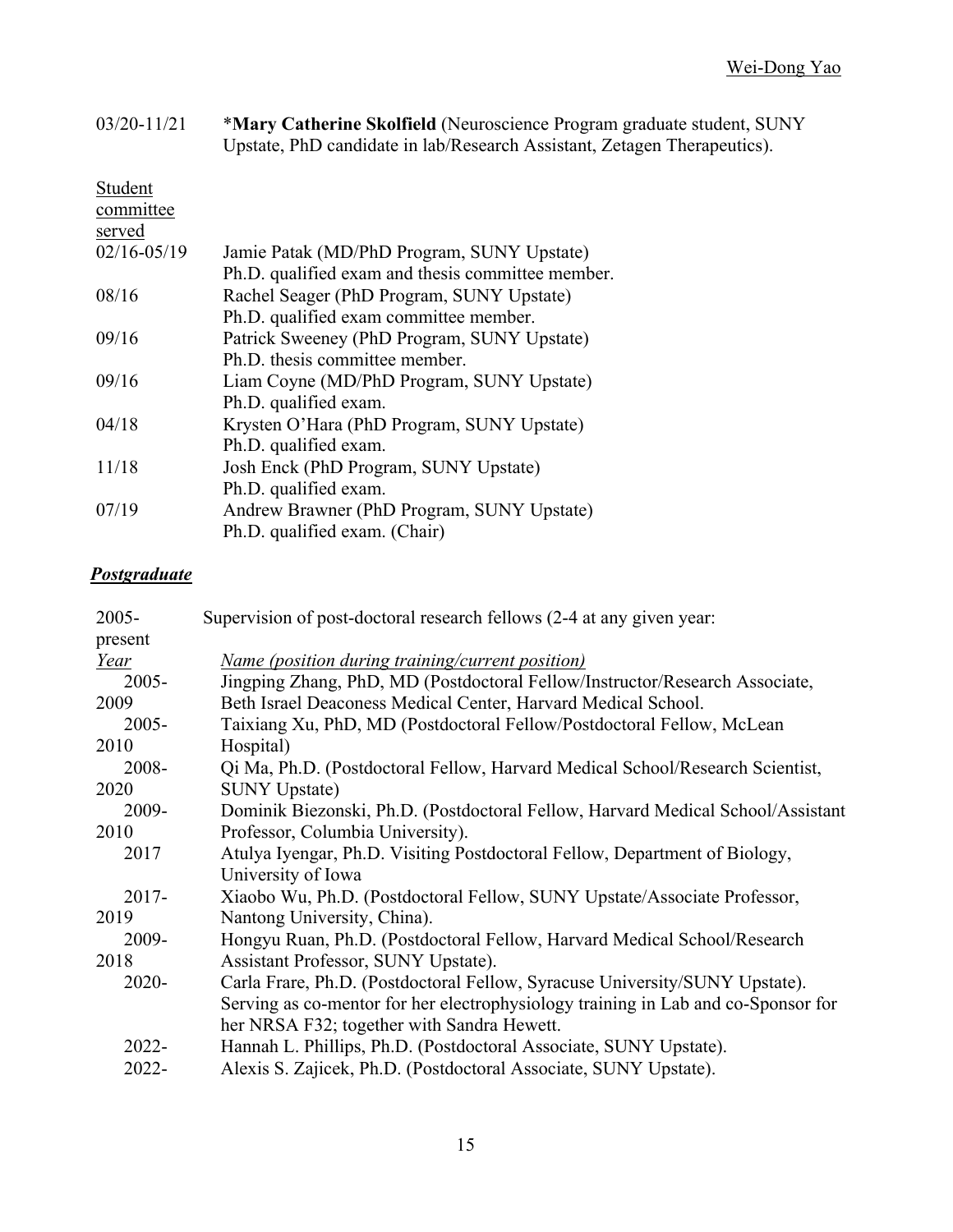#### *Junior Faculty mentored*

| 2010-14 Dr. Min Dong, Instructor then Assistant Professor, Harvard Medical |
|----------------------------------------------------------------------------|
| School; currently Associate Professor, Boston Children's Hospital,         |
| Harvard Medical School.                                                    |

- 2015- Dr. Yanli Zhang-James, Research Assistant Professor, Department of Psychiatry and Behavioral Sciences, SUNY Upstate Medical University.
- 2016-18 Dr. Yunlei Yang, Assistant Professor, Department of Neuroscience and Physiology, SUNY Upstate Medical University.

#### *Contributions to CME*

2013 Harvard Medical School Psychiatry Grand Rounds (1-hr lecture)

#### *Mentoring highlights.*

For two years in a row (2007; 2008), postdoctoral fellows (Dr. Jingping Zhang and Taixiang Xu) in my lab under my direct mentorship claimed the Neal Alan Mysell Award, a prestigious annual award given to the top poster presentation by a postdoctoral fellow during Harvard Medical School (HMS) Psychiatry Research Day. The annual research event was attended by postdoctoral and clinical fellows from the 8 HMS Departments of Psychiatry across the entire Harvard.

Postdoctoral Fellow Dr. Qi Ma was the recipient of the Best Poster Presentation Award during the Beyond the Doctorate Research Day on March 11, 2015 at SUNY-Upstate Medical University.

Graduate student Hannah Phillips was the recipient for second place prize for her presentation at the 2016 SUNY-Upstate Graduate School's Biomedical Sciences Retreat.

Graduate student Hannah Phillips was selected to attend the prestigious Cold Spring Harbor Laboratory Summer Course on Ion Channels in Synapse and Neural Circuit Physiology, Summer, 2017 (one of 12 selected nationally).

Graduate student Hannah Phillips received the 2018 Written Research Proposal Award at the College of Graduate Studies, SUNY Upstate.

Graduate student Hannah Phillips received the 2019 Research Presentation Award – Oral Presentation, College of Graduate Studies, SUNY Upstate.

Graduate student Hannah Phillips received her NIH NRSA F31 predoctoral fellowship award in 2019.

Postdoctoral fellow Carla Frare received her NIH NRSA F32 postdoctoral fellowship award in 2020.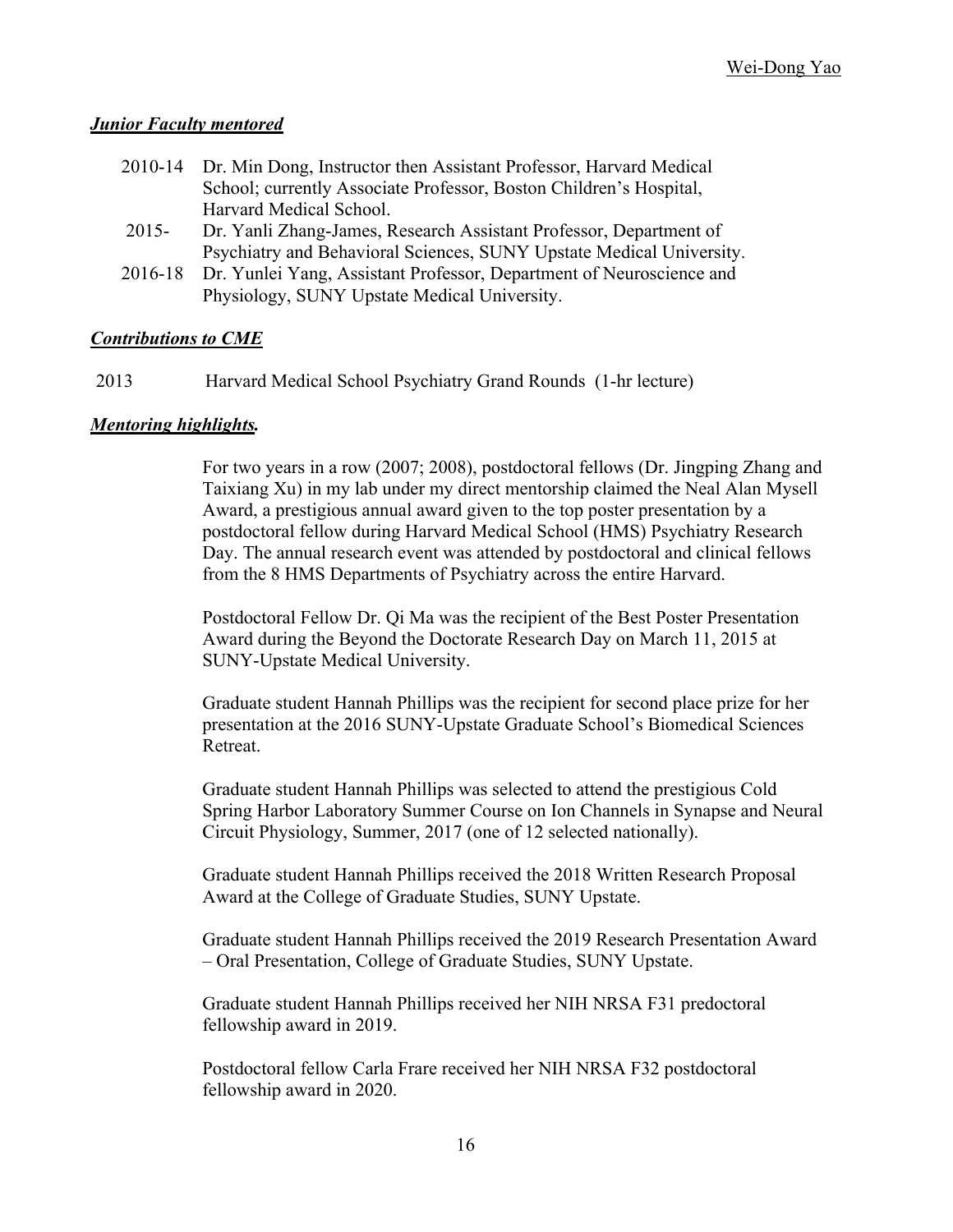# **Invited Talks, Seminars, and Symposium Presentations** (selected)

| 1995 | Mini-symposium talk, Society for Neuroscience, San Diego, CA.                      |
|------|------------------------------------------------------------------------------------|
| 1999 | Center for Learning and Memory, Department of Biology, Massachusetts Institute of  |
|      | Technology, Cambridge, MA. Host: Drs. Susumu Tonegawa and Guosong Liu              |
| 1999 | Department of Neurology, Johns Hopkins University School of Medicine, Baltimore,   |
|      | MD. Host: Drs. Ted and Valina Dawson                                               |
| 1999 | Department of Cell Biology, Duke University Medical Center, Durham, NC. Host: Dr.  |
|      | Marc Caron                                                                         |
| 1999 | HHMI, Cardiology/Neuroscience, Children's Hospital Boston, MA. Host: Dr. David     |
|      | Clapham                                                                            |
| 2000 | Duke University Comprehensive Cancer Center, Durham, NC.                           |
| 2003 | Plexigen Inc., Cary, NC.                                                           |
| 2003 | TransTech Pharma Inc., High Point, NC.                                             |
| 2004 | Stark Neurosciences Research Institute, Indiana University, Bloomington, IN.       |
|      | (Declined due to prior commitment)                                                 |
| 2004 | Frontiers in Addiction Biology Symposium: Genomics and Beyond, Vanderbilt          |
|      | University, Nashville, TN.                                                         |
| 2004 | Harvard Medical School, New England Primate Research Center, Southborough, MA.     |
| 2005 | Center for Neuroregeneration, McLean Hospital, Belmont, MA.                        |
| 2005 | Neuroscience and Behavior Graduate Program, University of Massachusetts, Amherst,  |
|      | MA.                                                                                |
| 2005 | Boston University/HMS-NEPRC Joint Conference on Neuroscience, Boston, MA.          |
| 2006 | National Center for Research Resources Workshops, NIH, Bethesda, MD.               |
| 2006 | College on Problems of Drug Dependence Meeting, Scottsdale, AZ.                    |
| 2007 | Cold Spring Harbor Conference on Synapses: From Molecules to Circuits to Behavior, |
|      | Cold Spring Harbor, NY.                                                            |
| 2007 | Department of Biological Sciences, University of Iowa, Iowa City, IA.              |
| 2007 | National Institute of Biological Sciences (NIBS), Beijing China. Host: Drs. Minmin |
|      | Luo and Yi Rao                                                                     |
| 2007 | Center for Learning and Memory, Tsinghua University School of Medicine, Beijing,   |
|      | China.                                                                             |
| 2008 | National University of Singapore/Duke NUS Graduate School, Singapore               |
| 2009 | Neuroscience and Behavior Graduate Program, University of Massachusetts, Amherst,  |
|      | MA.                                                                                |
| 2009 | Department of Neurobiology, University of Pittsburgh, Pittsburgh, PA.              |
| 2010 | Department of Neurobiology, University of Science and Technology of China (USTC),  |
|      | Hefei, China. Host: Dr. Guoqiang Bi                                                |
| 2010 | The 2010 International Symposium on Synaptic Transmission and Plasticity, May 15-  |
|      | 16; Hangzhou, China.                                                               |
| 2010 | Department of Neurosciences, Medical University of South Carolina, Charleston, SC. |
| 2010 | Harvard Medical School, VA Hospital, Physiology Division, West Roxbury, MA.        |
| 2010 | Symposium for Chinese Neuroscientists Worldwide 2010 (SCNW 2010), August 4-10,     |
|      | 2010, Nanchang, China.                                                             |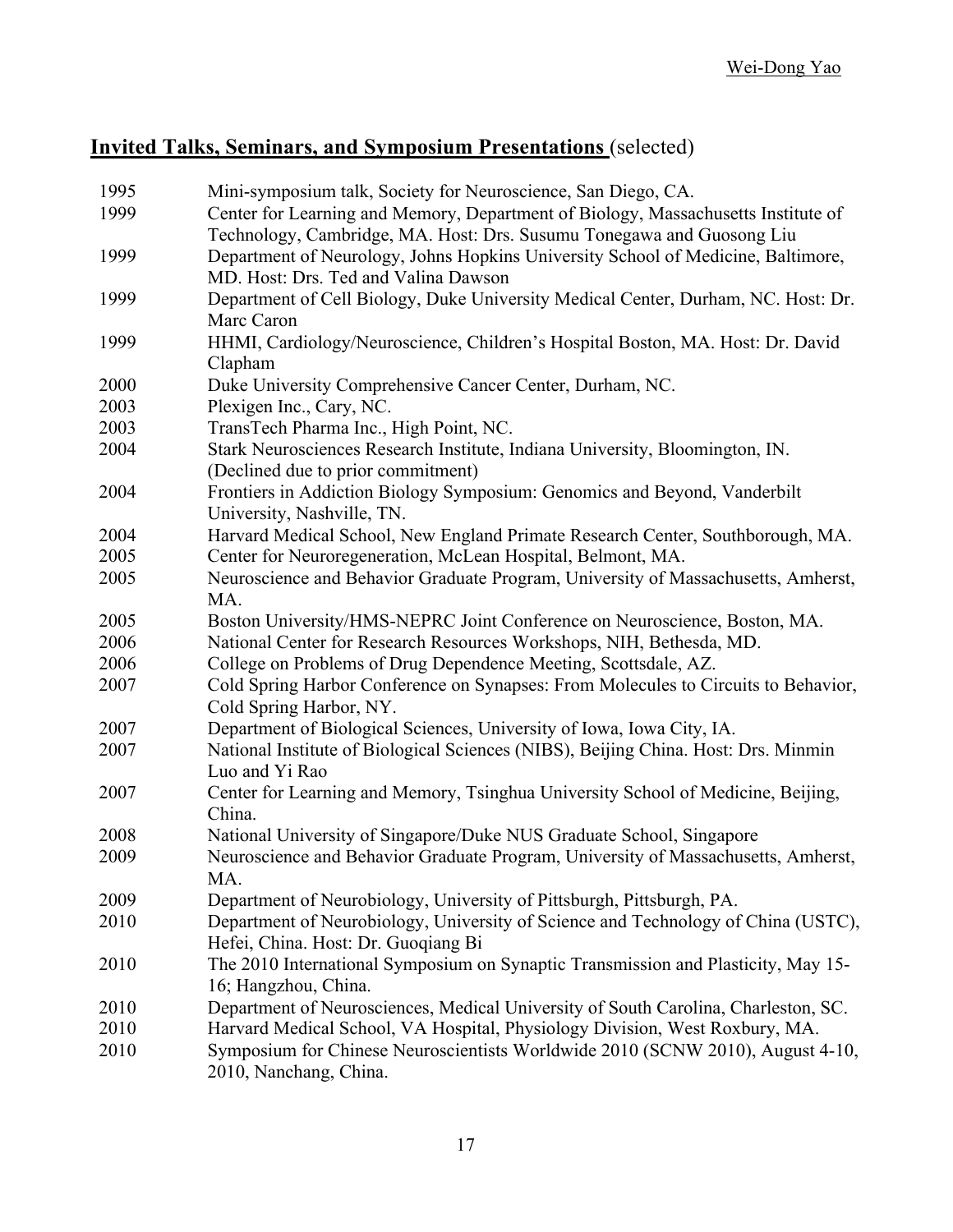| 2010 | Institute of Molecular Medicine, Peking University, Beijing, China. Host: Dr. Zhuan<br>Zhou                                     |
|------|---------------------------------------------------------------------------------------------------------------------------------|
| 2010 | Irving S. and Betty Brudnick Neuropsychiatric Research Institute, University of<br>Massachusetts Medical School, Worcester, MA. |
| 2011 | Centennial Symposium: Frontiers in Neuroscience, Tsinghua University School of Life<br>Sciences, Beijing, China                 |
| 2012 | Engineering and Technology Department, Stevens Institute of Technology, Hoboken,<br>NJ.                                         |
| 2012 | Neuroscience Seminar, McLean Hospital, Belmont, MA.                                                                             |
| 2012 | Biochemistry and Cell Biology Dept, University of Massachusetts Amherst/THE                                                     |
|      | B.R.A.I.N. (The Body Responsible for the Advancement in Neuroscience).                                                          |
| 2012 | Dept of Neurobiology and Anatomy, Boston University School of Medicine, Boston,                                                 |
|      | MA.                                                                                                                             |
| 2013 | Graduate Program in Neuroscience, Institute of Molecular Medicine and Genetics,                                                 |
|      | Georgia Regents University, Augusta, GA. Host: Dr. Lin Mei                                                                      |
| 2013 | Dept of Biology Seminar Series, University of Iowa, Iowa City, IA.                                                              |
| 2013 | HMS Psychiatry Grand Rounds, Dept of Psychiatry, Beth Israel Deaconess Medical                                                  |
|      | Center, Boston, MA.                                                                                                             |
| 2014 | SUNY Upstate Medical University, Syracuse, NY.                                                                                  |
| 2014 | McLean Hospital, Belmont, MA.                                                                                                   |
| 2014 | Featured Presentation, NEPRC, Harvard Medical School.                                                                           |
| 2014 | 14th Biomedical Sciences Retreat, SUNY Upstate Medical University.                                                              |
| 2015 | Developmental Exposure Alcohol Research Center (DEARC), Binghamton University.                                                  |
| 2015 | Neuro Research Day 2015, SUNY Upstate Medical University.                                                                       |
| 2016 | State University of New York, College at Oneonta.                                                                               |
| 2016 | Neuroscience Program, Academia Sinica, Taipei, Taiwan.                                                                          |
| 2016 | Development Center for Biotechnology, Taipei, Taiwan.                                                                           |
| 2016 | National Tong Hoa University, Hua Lian, Taiwan.                                                                                 |
| 2016 | Beijing Normal University, Beijing, China. Host: Dr. Xiaohui Zhang                                                              |
| 2016 | Xin Xiang Medical School, China.                                                                                                |
| 2016 | Department of Neuroscience, University of Rochester, Rochester, NY.                                                             |
| 2017 | Department of Biological Sciences, Le Moyne College, Syracuse, NY.                                                              |
| 2017 | Department of Pharmaceutical Sciences, Northeastern University, Boston, MA.                                                     |
| 2017 | Modulation of Neural Circuits & Behavior, Gordon Research Conference, invited oral                                              |
|      | presentation.                                                                                                                   |
| 2017 | Department of Molecular, Cellular, and Biomedical Sciences (MCBS), University of                                                |
|      | New Hampshire, Durham, NH.                                                                                                      |
| 2018 | Brain Cognition and Brain Disease Institute, Shenzhen Institute of Advanced                                                     |
|      | Technology, Chinese Academy of Sciences, Shenzhen, China.                                                                       |
| 2018 | Southern Medical University, Guangzhou, China                                                                                   |
| 2018 | Friday Noon Seminar Series, Marine Biological Laboratory, Woods Hole, MA. Host:                                                 |
|      | <b>Bill Green</b>                                                                                                               |
| 2018 | Department of Biology, Syracuse University, Syracuse, New York                                                                  |
| 2019 | The 2nd International Primate Neuroscience Research Symposium: New Technologies                                                 |
|      | for Primate Neuroscience Research (jointly sponsored by Broad Institute and                                                     |
|      | McGovern Institute, MIT and SIAT, CAS), Shenzhen Institute of Advanced                                                          |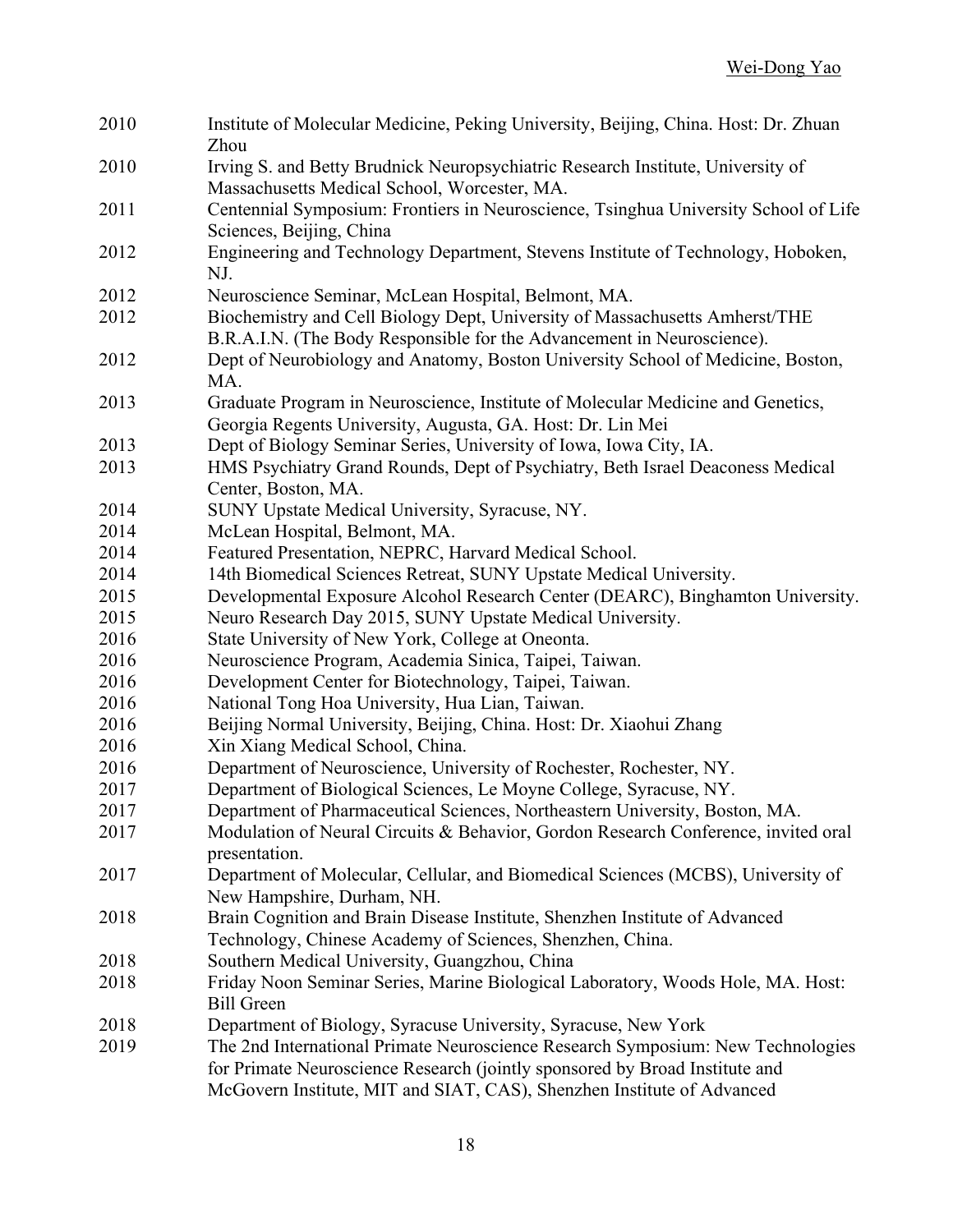|      | Technology, Chinese Academy of Sciences, Shenzhen, China, March 21-23, 2019       |
|------|-----------------------------------------------------------------------------------|
|      | (Invited panelist)                                                                |
| 2019 | Symposium for Neural Plasticity and Translational Medicine, Shenzhen Institute of |
|      | Advanced Technology, Chinese Academy of Sciences, Shenzhen, China, March 24,      |
|      | 2019 (Invited Speaker and Session Chair)                                          |
| 2019 | Big Data Application in Brain Science Symposium, Shenzhen Institute of Advanced   |
|      | Technology, Chinese Academy of Sciences, Shenzhen, China, March 25, 2019 (Invited |
|      | panelist)                                                                         |
| 2019 | College of Anesthesiology, Xuzhou Medical University, Xuzhou, China.              |
| 2021 | Department of Cell Biology and Neuroscience, Rutgers University, The State        |
|      | University of New Jersey.                                                         |
| 2022 | Department of Neuroscience and Regenerative Medicine, Augusta University.         |

# **Press Coverage**

**Harvard Medical School News & Research**: Protein's Balancing Act May Provide Handle on Psychiatric Disease June 8, 2007.

https://hms.harvard.edu/news/proteins-balancing-act-may-provide-handle-psychiatric-disease

**University of Iowa Alumni Spotlights**: https://biology.uiowa.edu/alumni/spotlights/wei-dongyao

**Upstate News:** Empire Innovation Scholar comes to Upstate, by way of Harvard, to unlock mysteries of the brain. August 13, 2015 https://www.upstate.edu/news/articles/2015/0813-empire-innovation-scholar-comes-to-upstate-

by-way-of-harvard-to-unlock-mysteries-of-the-brain.php

**Upstate Health Magazine - What's Up at Upstate**: Putting heads together: Brain researchers collaborate to understand and battle dementia, addiction, schizophrenia and more. August 31, 2018

https://www.upstate.edu/whatsup/2018/0831-putting-heads-together-brain-researcherscollaborate-to-understand-and-battle-dementia-addiction-schizophrenia-and-more.php

**Upstate News**: Upstate grad student lands prestigious NIH fellowship to study dementia (Dr. Wei-Dong Yao Lab). December 6, 2019 https://www.upstate.edu/news/articles/2019/2019-12-06-hannahphillips.php

**Upstate News**: Upstate researcher awarded grant to study form of dementia. August 12, 2021 https://www.upstate.edu/news/articles/2021/2021-08-12-dementia.php

**Media Center**: Rep. Katko Announces Over \$600K in Federal Funding for SUNY Upstate Medical University to Support Research on Dementia. August 12, 2021 https://katko.house.gov/media-center/press-releases/rep-katko-announces-over-600k-federalfunding-suny-upstate-medical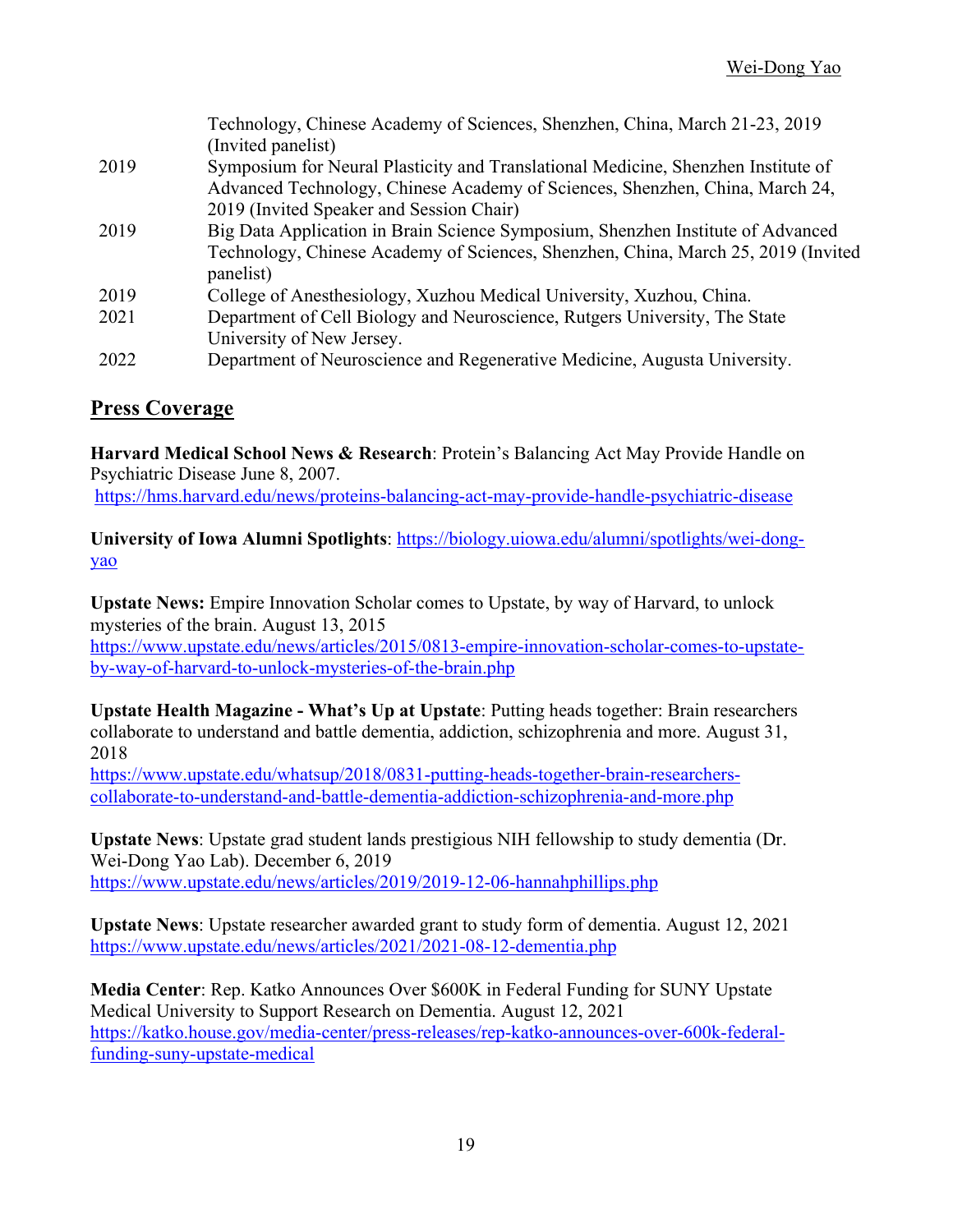# **Service**

### *Editorial Board*

- 2013- *Associate Editor, Journal of Neurogenetics*
- 2013 Editor, Special Issue on Neurogenetics of Brain Diseases, *Journal of Neurogenetics*
- 2018 Co-Guest Editor, Special Issue on *Pharmacological Research*
- 2019- *Editorial Board, Pharmacological Research*
- 2021- *Review Editor, Frontiers in Behavioral Neuroscience*

## *Professional Societies*

Member, Society for Neuroscience (1996-present) Member, Sigma Xi, The Scientific Research Society (2000-present) Member, American Physiological Society (2000-2009) Member, American Society for Biochemistry and Molecular Biology (ASBMB) (2007-2009) National Alliance on Mental Illness Syracuse Chapter (2016-present)

# *Journal Review (Ad hoc; from 1996)*

*Biological Psychiatry, Brain Research, Cell, Cell Research, Developmental Neurobiology, EMBO Journal, Nature, Nature Neuroscience, Neuron, Neuroscience, Neural Plasticity, Neuropsychopharmacology, PLoS One, PNAS, Science, Synapse, Journal of Neurochemistry, Journal of Neurogenetics, Journal of Neurophysiology, Journal of Neuroscience, Molecular Cellular Neuroscience, Molecular Psychiatry, Neuropsychopharmacology, Physiological Reports, Scientific Reports, Wiley-Blackwell Publishing (Book review)*

# *Grant Review*

# **Regular**

2020-2024 Standing member, Synapses, Cytoskeleton and Trafficking (SYN)/ Neuronal Communication (NC) Study Section, National Institutes of Health (NIH). (Co-Chair, 03/2021)

#### **Ad hoc**

2020 National Institutes of Health (NIH) ZRG1 F02A (20): Behavioral Neuroscience Study Section (02/2020)

2019 National Institutes of Health (NIH) ZRG1 F02A (20): Behavioral Neuroscience Study Section (10/2019)

2019 National Institutes of Health (NIH) Synapses, Cytoskeleton and Trafficking (SYN) study section, Ad hoc Member (06/2019)

2019 National Institutes of Health (NIH) ZRG1 BDCN-Q (90) Special Emphasis Panel, Ad hoc Member (03/2019)

2019 National Institutes of Health (NIH) ZRG1 F02A (20): Behavioral Neuroscience Study Section (03/2019)

2018 National Institutes of Health (NIH) ZRG1 F02A (20): Behavioral Neuroscience Study Section (10/2018)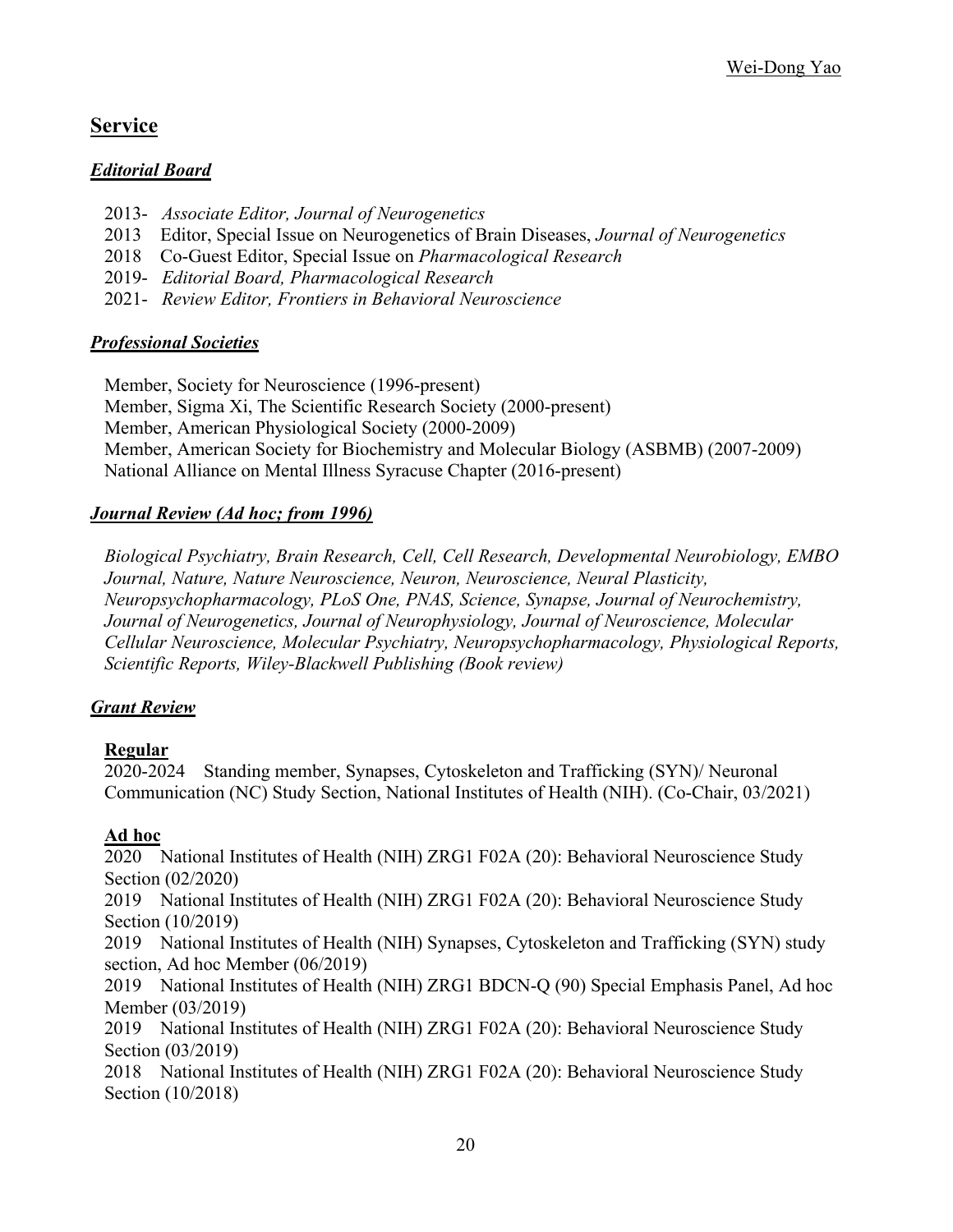- 2018 National Institutes of Health (NIH) ZRG1 F02A (20): Behavioral Neuroscience Study Section (06/2018)
- 2018 National Institutes of Health (NIH) ZRG1 BDCN-Q (90) Special Emphasis Panel, Ad hoc Member
- 2018 National Institutes of Health (NIH) ZRG1 F02A (20) Fellowships: Behavioral Neuroscience Study Section (03/2018)
- 2018 French National Research Agency (ANR), Neurosciences intégratives" Committee
- 2017 National Institutes of Health (NIH) ZRG1 IFCN-J (57) Special Emphasis Panel, Ad hoc Member
- 2015 SUNY Network of Excellence, Review Panel Brain Network
- 2015 SUNY Network of Excellence, Review Panel Disorders of the Nervous System
- 2013 Motor Neurone Disease Association, Ad hoc Reviewer
- 2013 Italy Ministry of Health, Ad hoc Reviewer
- 2013 NEPRC Pilot Research Program for Early Career Investigators
- 2011 National Institutes of Health (NIH) ZRG1 IFCN-H (02) Special Emphasis Panel, Ad hoc Member
- 2010 Italy Ministry of Health, Ad hoc Reviewer
- 2010 Human Frontier Science Program, Ad hoc Reviewer
- 2009 A-STAR, Biomedical Research Council, Singapore, Ad hoc Reviewer
- 2005 National Science Foundation (NSF), Behavioral Systems Cluster, Ad hoc Reviewer
- 2004 National Science Foundation (NSF), Neuronal and Glial Mechanisms, Ad hoc Reviewer

# *Committee*

| $2021 -$    | Addiction EIP Faculty Search Committee, Upstate Medical University              |
|-------------|---------------------------------------------------------------------------------|
| 2020        | Member, Strategic Planning, Neuroscience Working Group, Upstate Medical         |
|             | University                                                                      |
| 2020        | President's Award for Research Selection Committee, Upstate Medical University  |
| $2020 -$    | Neurodegeneration and Aging EIP Faculty Search Committee, Upstate Medical       |
|             | University                                                                      |
| 2019-       | Member, Faculty Appointments and Promotions committee (FAPC), Department        |
|             | of Psychiatry, SUNY Upstate Medical School                                      |
| 2018-20     | Neuroscience & Physiology Dept Chair Search Committee, Co-Chair, College of     |
|             | Medicine, SUNY Upstate Medical School                                           |
| 2017-20     | Dean's Advisory Committee on Diversity & Inclusion, College of Medicine,        |
|             | <b>SUNY Upstate Medical School</b>                                              |
| $2016-$     | Faculty Affairs Committee (Member), Medical College Assembly, SUNY-             |
|             | <b>Upstate Medical University</b>                                               |
| 2016        | Faculty Judge for oral presentations, Student Research Day, College of Graduate |
|             | Studies, SUNY-Upstate Medical University                                        |
| $2014 -$    | Research Committee (Member), Department of Psychiatry, SUNY-Upstate             |
|             | <b>Medical University</b>                                                       |
| 2012-14     | Mouse Facility Renovation Committee, NEPRC, Harvard Medical School              |
| $2011 - 14$ | Rodent Use Steering Committee (Member), NEPRC, Harvard Medical School           |
| $2011 - 14$ | Neuroscience Seminar Series (Coordinator), Division of Neuroscience, NEPRC,     |
|             | <b>Harvard Medical School</b>                                                   |
|             |                                                                                 |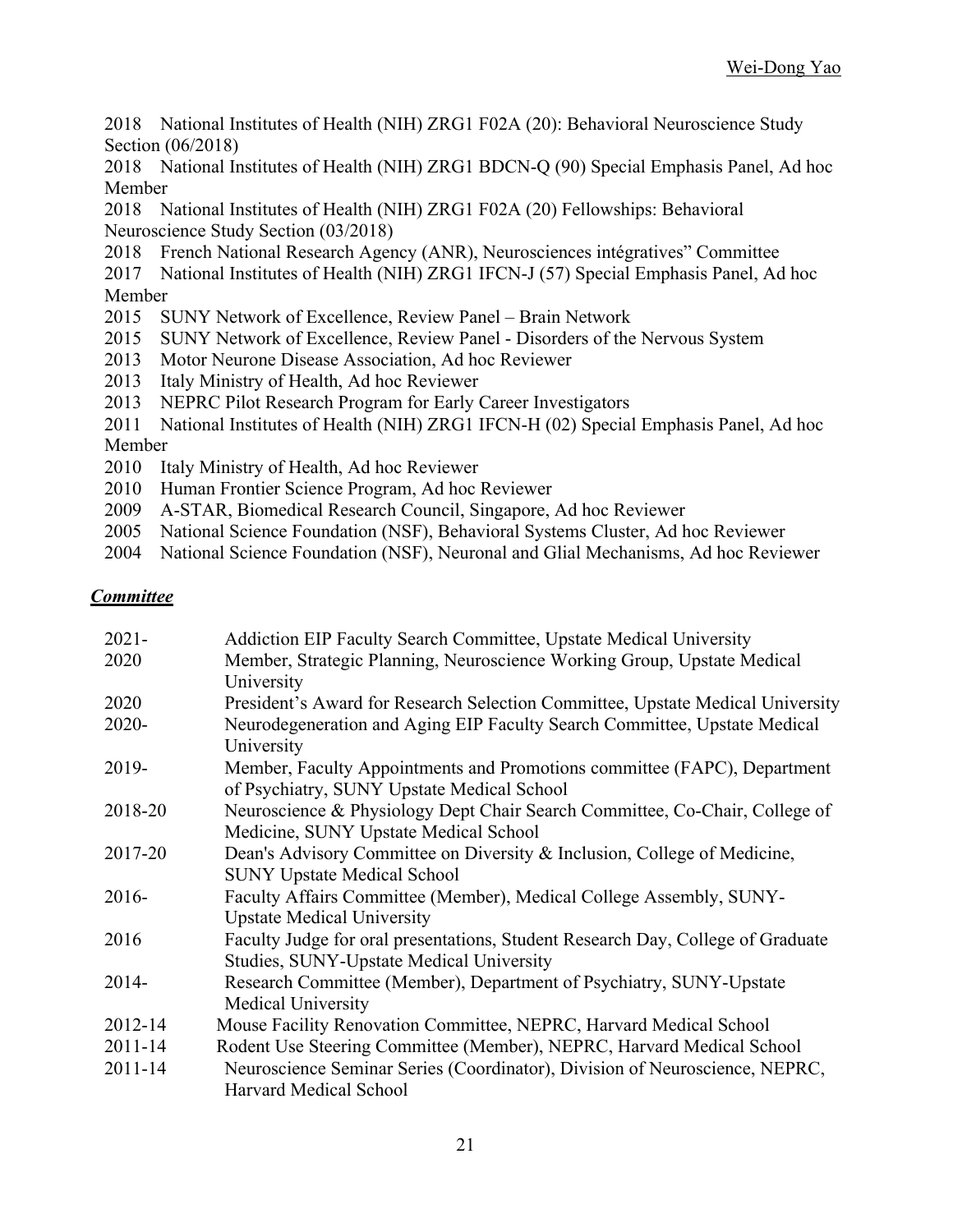| Stem Cell Faculty Search Committee (Member), NEPRC, Harvard Medical           |
|-------------------------------------------------------------------------------|
| School                                                                        |
| Confocal Microscope Consortium (Chair), NEPRC, Harvard Medical School         |
| Confocal Advisory Committee (Chair), NEPRC, Harvard Medical School            |
| Cognition Faculty Search Committee (Member), NEPRC, Harvard Medical           |
| School                                                                        |
| Faculty Search Committee (Student Member), Department of Biological Sciences, |
| University of Iowa                                                            |
| Graduate Student Steering Committee (Elected Member), Department of           |
| Biological Sciences, University of Iowa                                       |
| Student Physics Society (Vice President), Tsinghua University, Beijing, China |
|                                                                               |

#### **Biography and Major Accomplishments**

Initially trained as a physicist, I received my B.S. and M.S. in Physics from Tsinghua University, China. I came to the U.S. to study neurobiology and received my Ph.D. from the University of Iowa in 1998 under the mentorship of Dr. Chun-Fang Wu, a renowned *Drosophila* neurophysiologist and geneticist. I carried out my postdoctoral training from 1999-2004 in the laboratory of Dr. Marc G. Caron, a Howard Hughes Investigator at Duke University. I was recruited as a tenure-track Assistant Professor to Harvard University in 2004 to establish, at Harvard's New England Primate Research Center (NEPRC), a Molecular Cellular Neuroscience Laboratory which I headed. In 2014, I joined SUNY Upstate Medical University, Department of Psychiatry and Behavioral Science as an Associate Professor and a SUNY Empire Scholar to head the Laboratory of Molecular Cellular Neuropsychiatry at Upstate. I was promoted to Full Professor with Tenure in 2017.

The long-term goals of my laboratory are to understand the principles that govern synaptic transmission, modulation, and plasticity in the prefrontal cortex (PFC) and how their disruptions cause PFC-related diseases, including addiction and frontotemporal dementia (FTD). An electrophysiologist by training, I primarily use brain slice whole-cell patch-clamp recording, combined with molecular, biochemical, optogenetics, chemogenetics, and behavioral approaches. We have made notable contributions in mechanisms of dopamine signaling, synaptic plasticity, and synapse remodeling. For example, I was among the first to discover that scaffolding proteins in glutamatergic synapses have a role in dopamine signaling, and helped establish PSDs in dendritic spines as a key neural substrate for psychostimulants and addiction (Yao et al., *Neuron*, 2004); we delineated a cooperative excitatory-inhibitory circuit in the PFC where dopamine gates Hebbian synaptic potentiation (Xu and Yao, *PNAS*, 2010; Ruan and Yao, *J Neurosci*, 2017); and more recently, we discovered that unconventional, nonproteolytic ubiquitination regulates synapse maintenance and remodeling, a paradigm-shifting mechanism (Ma et al., *PNAS*, 2017; Zajicek and Yao, *Mol Psychiatry*, 2020; Zajicek et al., *BioRxiv*, 2021). Finally, our ongoing work is uncovering novel neurophysiological mechanisms of prosocial deficits in FTD (Phillips et al., 2021, in submission).

My research has been continuously funded for 17 years, including 28 NIH projects and 31 subprojects for over \$12M, and published in high-impact journals, such as *Neuron*, *PNAS*, *J Neurosci*, and several *Nature* journals. Some of our works have been highlighted on national and